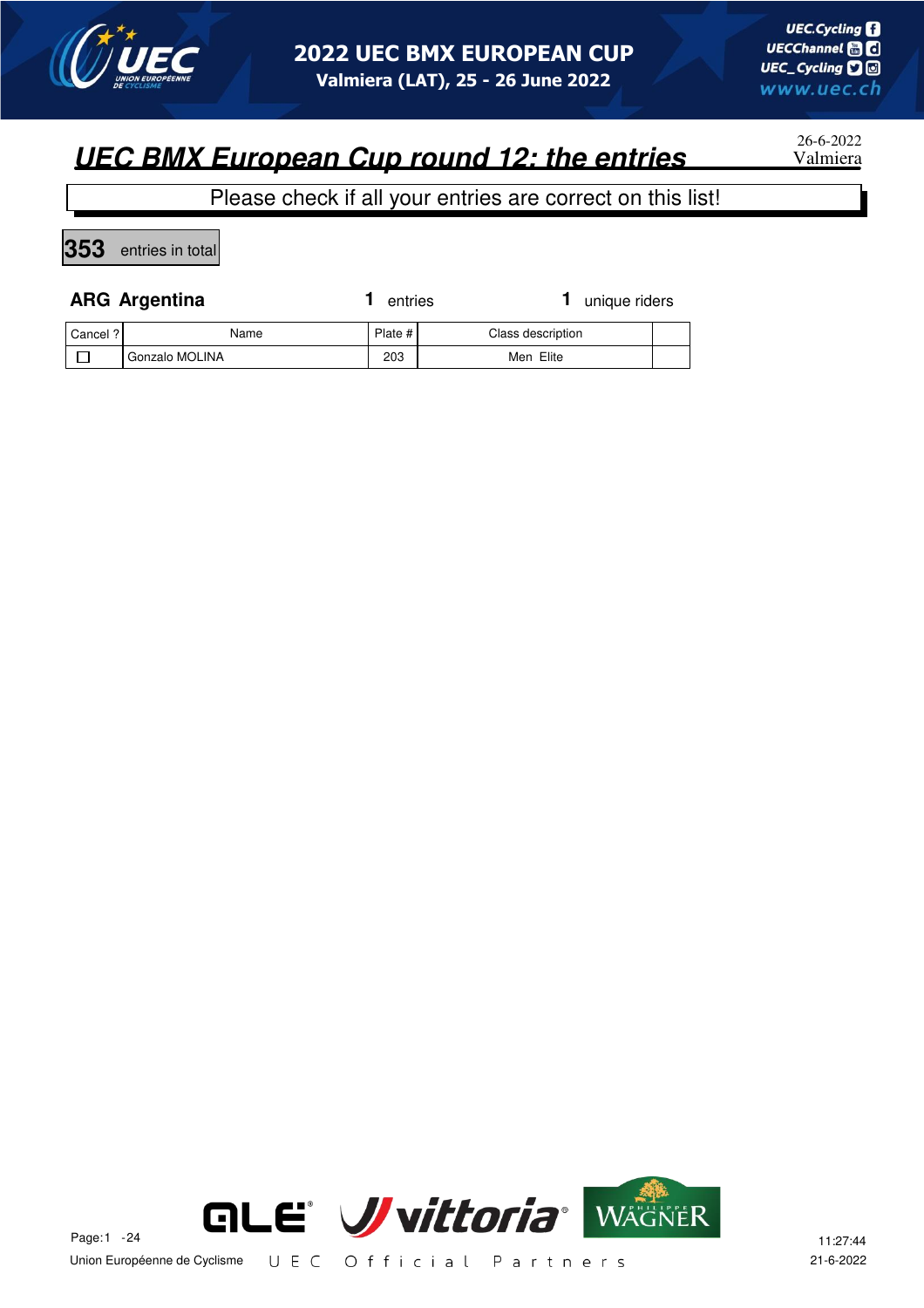

26-6-2022

Please check if all your entries are correct on this list!

| <b>AUS Australia</b> |              | entries |                   | unique riders |  |
|----------------------|--------------|---------|-------------------|---------------|--|
| Cancel ?             | Name         | Plate # | Class description |               |  |
|                      | Ashton ARENA | 999     | Boys 11 year      |               |  |

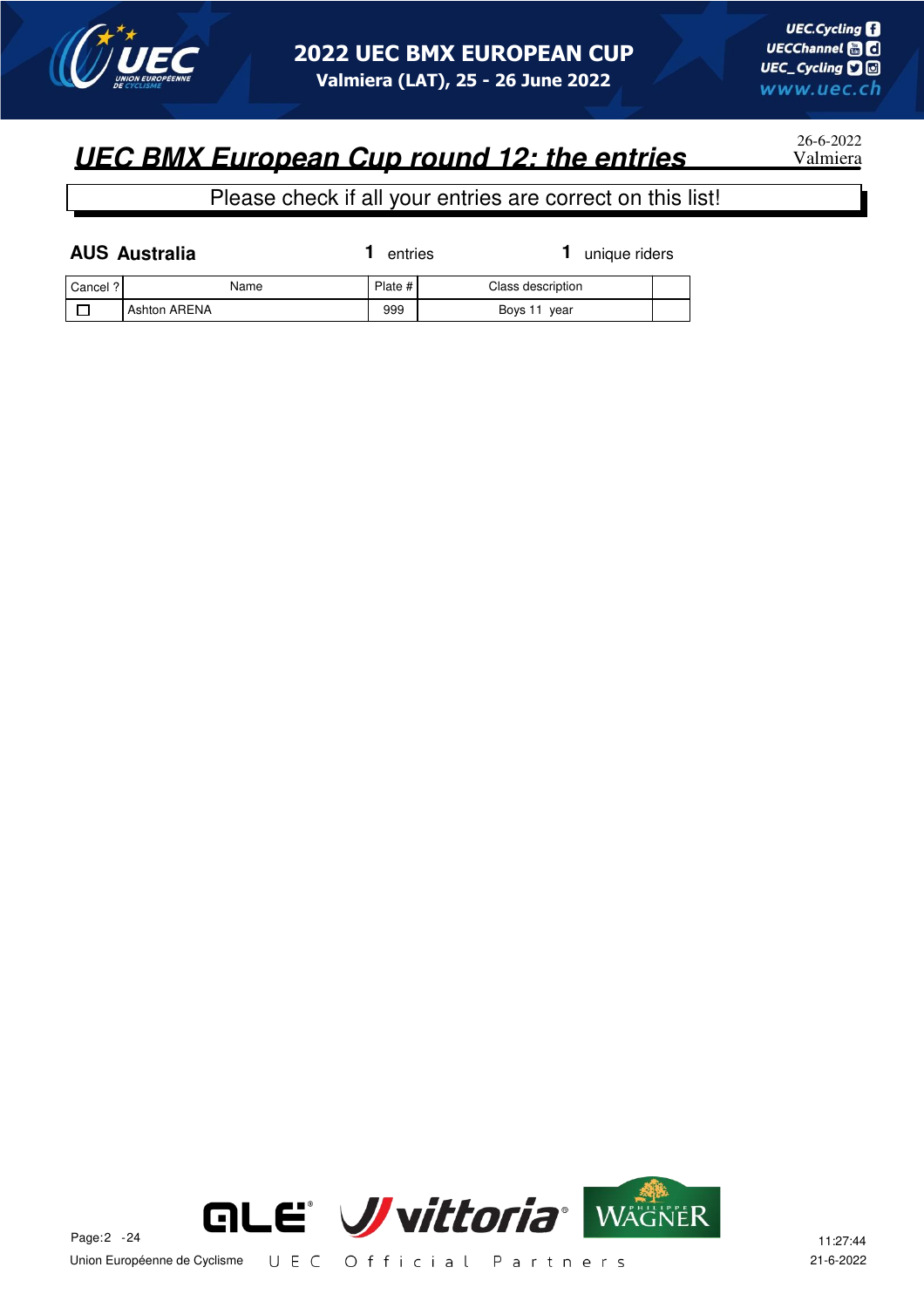

26-6-2022

#### **UEC BMX European Cup round 12: the entries**

#### Please check if all your entries are correct on this list!

|          | <b>BEL Belgium</b> | 8<br>entries | 8<br>unique riders |
|----------|--------------------|--------------|--------------------|
| Cancel ? | Name               | Plate #      | Class description  |
| 口        | Julie GEERS        | 13           | Girls 13/14 year   |
|          | Lore WOLFS         | 14           | Girls 15/16 year   |
|          | Lotte WOLFS        | 308          | Girls 15/16 year   |
|          | Lowie NULENS       | 334          | Boys 15/16 year    |
|          | Niels BEEUSAERT    | 385          | Boys 13 year       |
|          | Noë ERLICH         | 25           | Boys 14 year       |
|          | Thomas WILLEMS     | 817          | Men Junior         |
|          | Yeno VINGERHOETS   | 326          | Boys 15/16 year    |

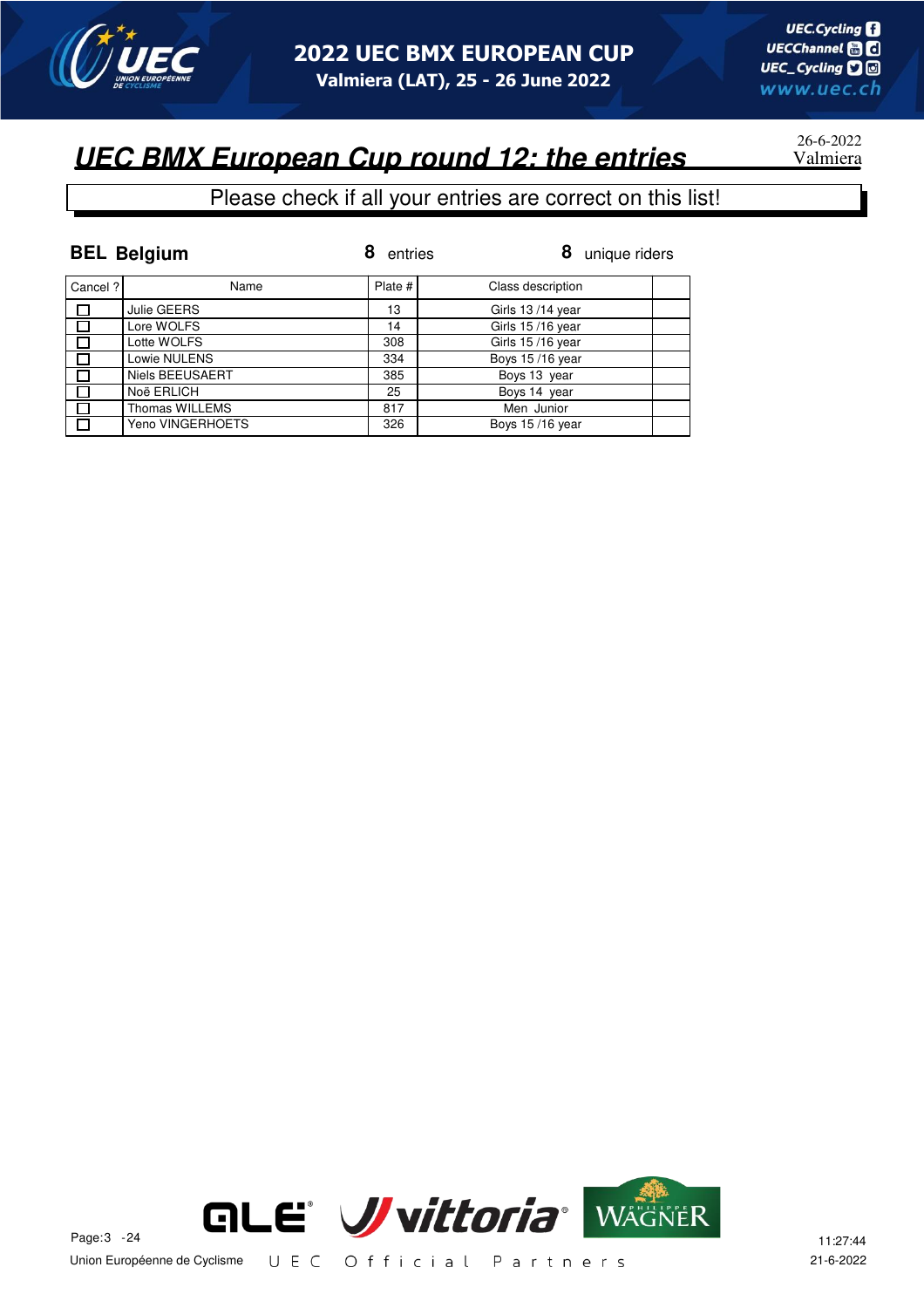

26-6-2022

|          | <b>COL Colombia</b>            | entries | unique riders     |  |
|----------|--------------------------------|---------|-------------------|--|
| Cancel ? | Name                           | Plate # | Class description |  |
|          | Miguel Alejandro CALIXTO LOPEZ | 202     | Men Elite         |  |

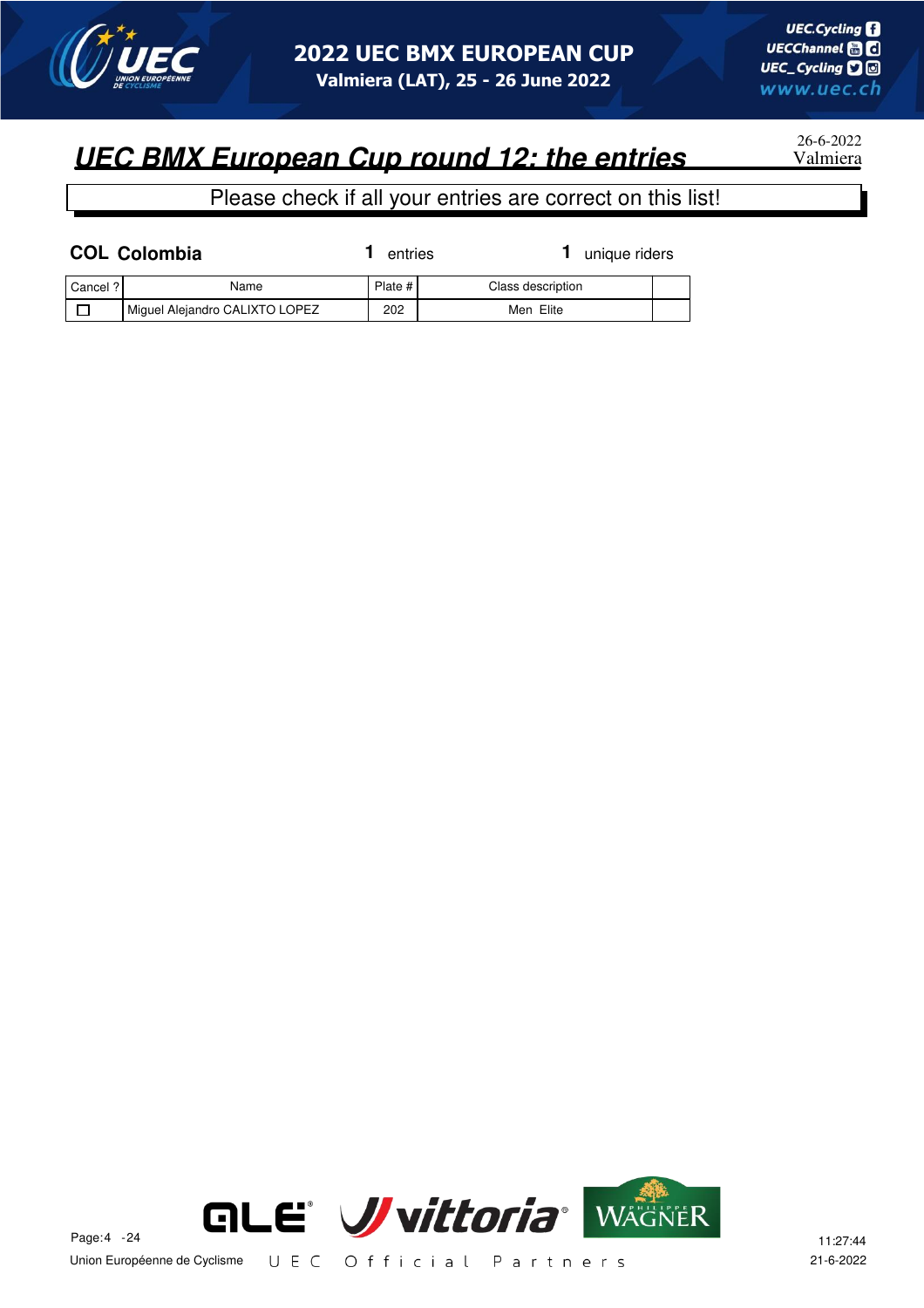

# 26-6-2022

|                          | <b>CZE Czech Republic</b> | 14<br>entries | 14<br>unique riders  |
|--------------------------|---------------------------|---------------|----------------------|
| Cancel?                  | Name                      | Plate #       | Class description    |
| $\overline{\phantom{0}}$ | Adam BÁBEK                | 507           | Men U23              |
| $\overline{\phantom{a}}$ | Albert KOHOUTEK           | 901           | Boys 7 year          |
|                          | Andrea HÁJKOVÁ            | 900           | Girls 13/14 year     |
|                          | Artur KOHOUTEK            | 903           | Boys 9 year          |
| П                        | Jakub KLEMENT             | 918           | Boys 15/16 year      |
|                          | Jakub VESECKÝ             | 820           | Men Junior           |
| П                        | Jan ŠVUB                  | 214           | Men Elite            |
|                          | Jirí SUCHÁNEK             | 904           | Boys 14 year         |
|                          | Kristýna UTINKOVÁ         | 903           | Women $17 +$         |
|                          | Lukáš VESECKÝ             | 924           | Men 17 -24 year      |
| 囗                        | Matei LINHART             | 508           | Men U23              |
| П                        | Michal NOVOTNÝ            | 912           | Cruisers 40 -44 year |
|                          | Ondrej MATEJÍK            | 926           | Cruisers 17 -29 year |
| П                        | Vít NOVOTNÝ               | 944           | Boys 14 year         |

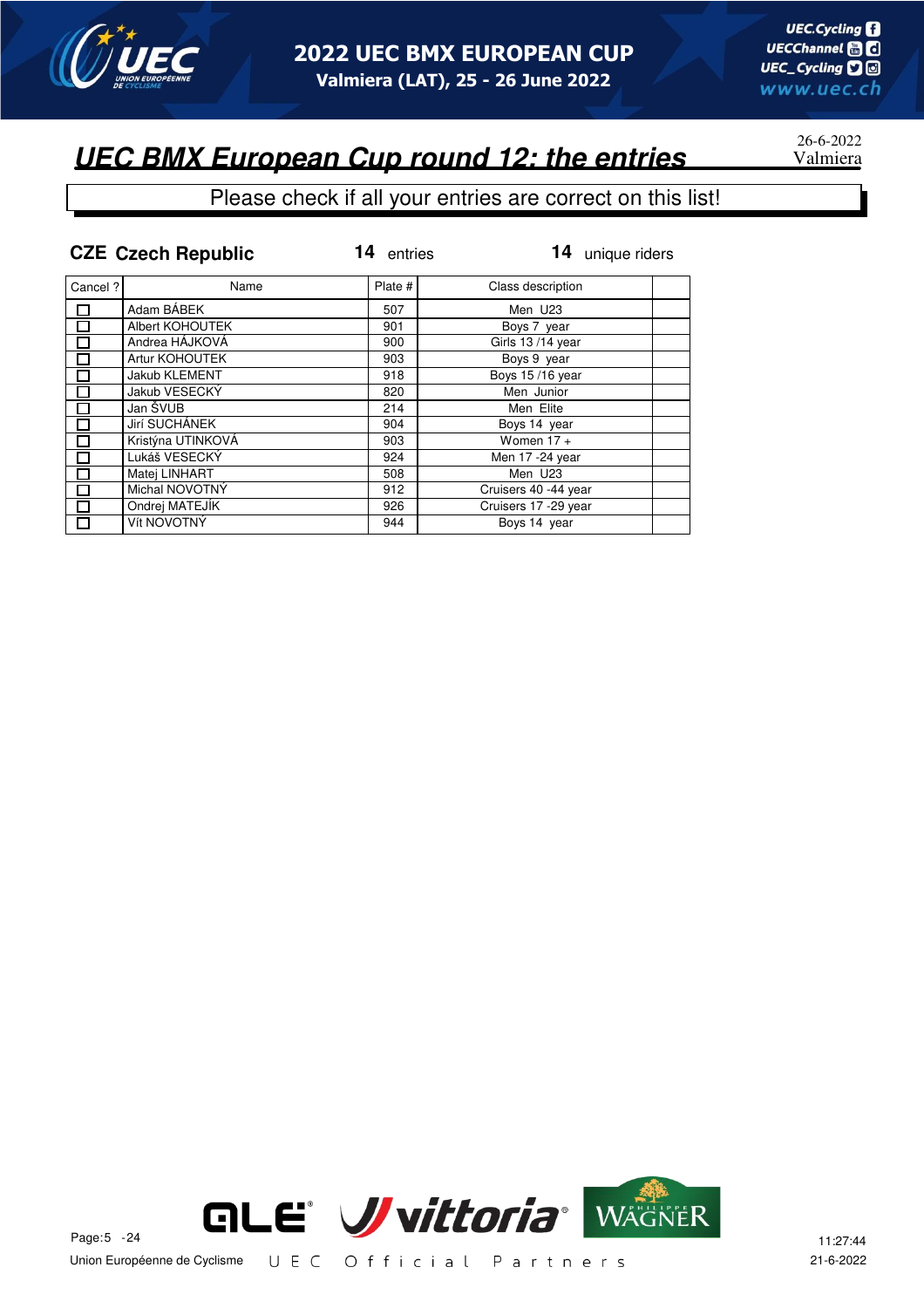

# 26-6-2022

#### Please check if all your entries are correct on this list!

|          | <b>DEN Denmark</b>        | entries | 6<br>unique riders |
|----------|---------------------------|---------|--------------------|
| Cancel ? | Name                      | Plate # | Class description  |
| $\Box$   | Asger AGGERGAARD          | 702     | Boys 14 year       |
| ान       | <b>Bolette SCHLÜTER</b>   | 13      | Girls 15/16 year   |
| $\Box$   | Kasper MIKKELSEN          | 701     | Boys 15/16 year    |
|          | Rasmus Riise SIMONSEN     | 705     | Boys 15/16 year    |
| $\Box$   | Sille Bundgaard MIKKELSEN | 018     | Women $17 +$       |
| $\Box$   | William Thinggaard BOEL   | 703     | Boys 13 year       |

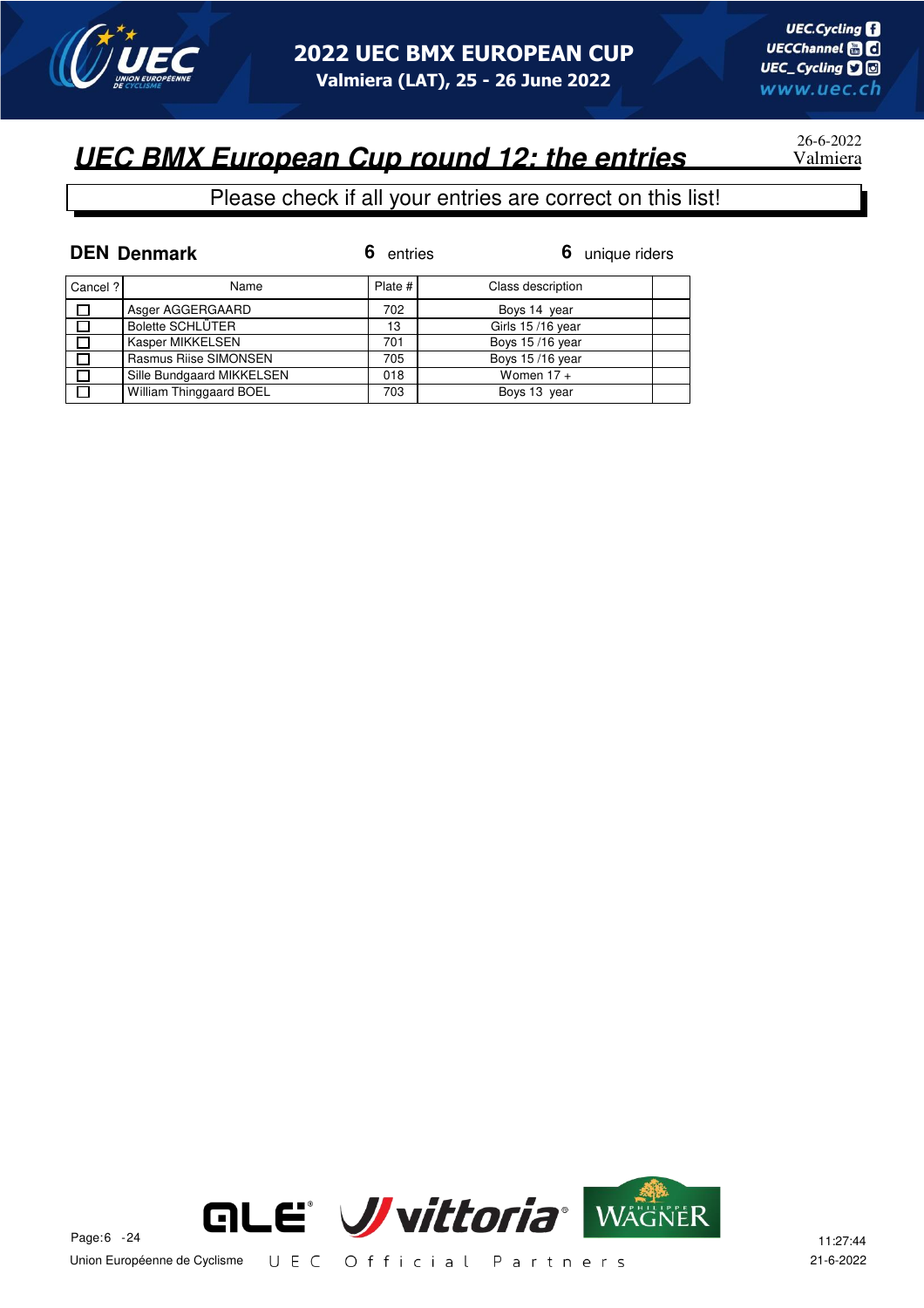

# 26-6-2022

| <b>ESP Spain</b> |                                | 14<br>entries | 14 unique riders     |
|------------------|--------------------------------|---------------|----------------------|
| Cancel ?         | Name                           | Plate #       | Class description    |
|                  | Adriana DOMINGUEZ BERNAL       | 500           | Women Under 23       |
|                  | Aitor LOZANO SANCHEZ           | 666           | Boys 15/16 year      |
|                  | Alejandro GARCIA MARCOS        | 807           | Men Junior           |
|                  | Alejandro LONDOÑO CASTAÑO      | 659           | Boys 11 year         |
|                  | Alejandro VERDU MARTOS         | 662           | Boys 15/16 year      |
|                  | Alexander LONDOÑO CEBALLOS     | 657           | Cruisers 30 -39 year |
|                  | Andres FUENTES AVELLANO        | 210           | Men Elite            |
|                  | Carla GOMEZ GARCIA             | 16            | Girls 15/16 year     |
|                  | Carlos ORDOÑEZ LAGUIA          | 806           | Men Junior           |
|                  | Cristiano GARZON RODRIGUEZ     | 653           | Boys 9 year          |
|                  | Gabriel AVELLANEDA MONTESINOS  | 503           | Men U23              |
| П                | Gerald Brandon SANCHEZ TITICHO | 650           | Boys 10 year         |
|                  | Marc ROMAN MARTINEZ            | 505           | Men U23              |
|                  | Pablo GARCIA MARCOS            | 504           | Men U23              |

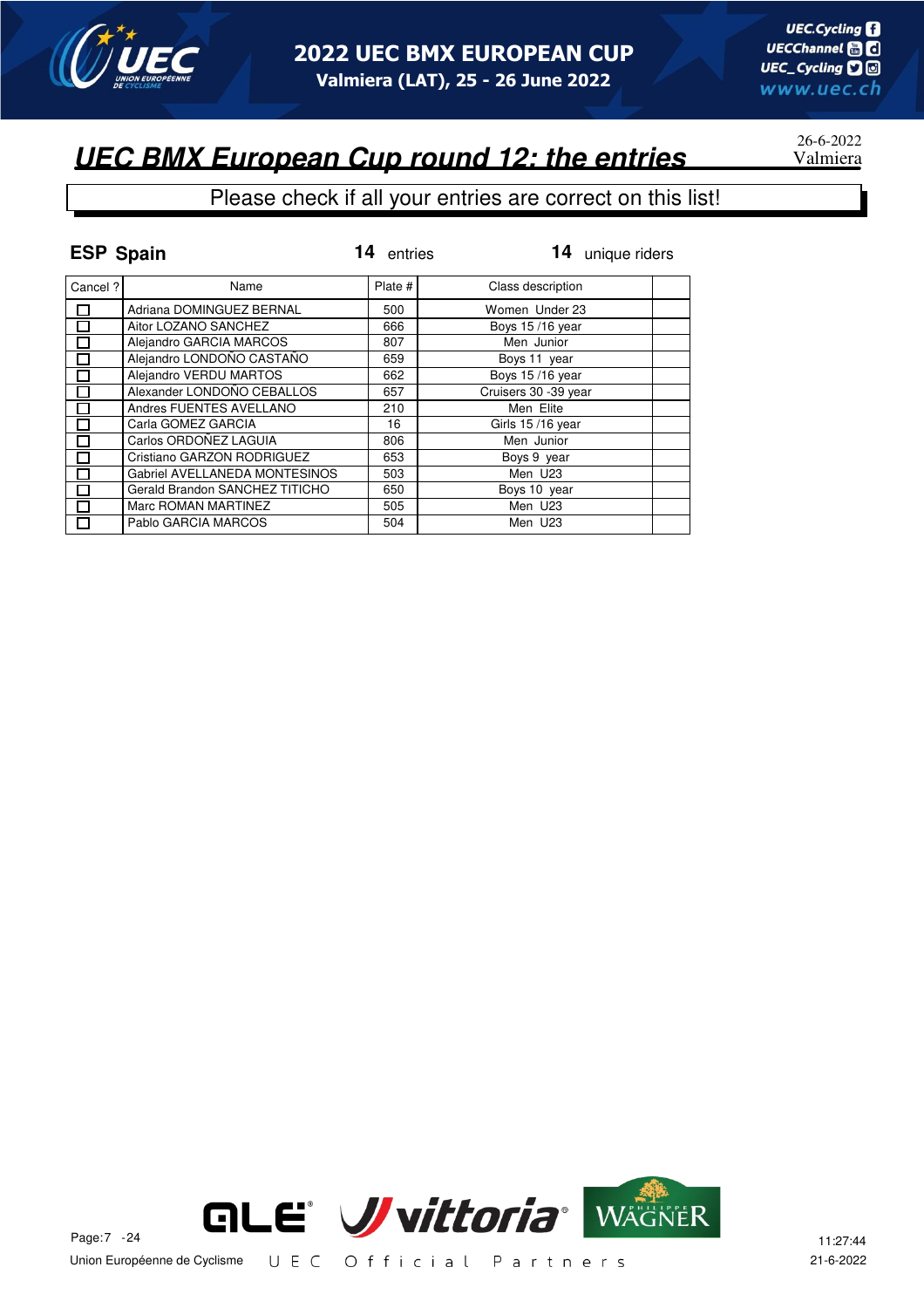

#### Please check if all your entries are correct on this list!

|                   | <b>EST Estonia</b>          | 39 entries | 39 unique riders       |
|-------------------|-----------------------------|------------|------------------------|
| Cancel ?          | Name                        | Plate #    | Class description      |
| □                 | Anni ANNAMA                 | 883        | Women $17 +$           |
| $\overline{\Box}$ | Elis Maarja AARDEVÄLJA      | 881        | Girls 15/16 year       |
| 口                 | Ever Richard RANNAMETS      | 881        | Boys 9 year            |
| ◻                 | Frants KIRSIPUU             | 882        | Boys 8 year            |
| $\Box$            | Gerhard RUMM                | 892        | Boys 15/16 year        |
| 口                 | Gregor SAHK                 | 882        | Boys 10 year           |
| П                 | <b>Hans HELEMETS</b>        | 884        | Boys 8 year            |
| П                 | <b>Heron HELEMETS</b>       | 883        | Boys 13 year           |
| □                 | <b>Jakob MAATEN</b>         | 13         | Boys 11 year           |
| □                 | <b>Jesse LAUR</b>           | 889        | Boys 9 year            |
| П                 | Joonas KIHO                 | 885        | Boys 13 year           |
| 口                 | Joonas VAIKMÄE              | 881        | Boys 15/16 year        |
| □                 | Karl PAUSKAR                | 885        | Boys 9 year            |
| $\overline{\Box}$ | Konrad KASEMAA              | 882        | Boys 12 year           |
| П                 | Kristen Kaur AARDEVÄLJA     | 886        | Boys 8 year            |
| П                 | Laura KISS                  | 880        | Girls 8 year           |
| $\Box$            | Lukas Herman STAŠKEVITŠ     | 887        | Boys 9 year            |
| $\overline{\Box}$ | Luukas LAJAL                | 882        | Boys 14 year           |
| П                 | Markus MÕTTUS               | 887        | Boys 13 year           |
| $\Box$            | Marten LOOVÄLI              | 889        | Boys 13 year           |
| $\Box$            | <b>Mattias LAUR</b>         | 890        | Boys 12 year           |
| $\Box$            | <b>Mattias VAPPER</b>       | 886        | Boys 14 year           |
| 口                 | <b>Mikk METSAOTS</b>        | 890        | Boys 15/16 year        |
| 囗                 | Mirjam RAUN                 | 880        | Girls 15/16 year       |
| $\overline{\Box}$ | <b>Oliver-Siim SIMENSON</b> | 884        | Boys 14 year           |
| П                 | Oliver-Sten SAAR            | 880        | Boys 15/16 year        |
| П                 | Oskar JAKOBSON              | 886        | Boys 12 year           |
| П                 | Oskar LEHTO                 | 885        | Boys 15/16 year        |
| $\Box$            | Pärtel VALGE                | 887        | Boys 15/16 year        |
| □                 | Paula PALMISTE              | 03         | Girls 11 /12 year      |
| П                 | Rasmus KISS                 | 888        | Boys 15/16 year        |
| $\Box$            | Remo PAUR                   | 880        | Boys 8 year            |
| П                 | Rikojan TUGEDAM             | 821        | Men Junior             |
| П                 | Rommi MAIDLA                | 880        | Boys 12 year           |
| П                 | Ruudi LUMISTE               | 15         | Boys 13 year           |
|                   | Sten Tristan RAID           | 16         | Boys 14 year           |
| П                 | <b>Tõnis MUGRA</b>          | 882        | <b>Boys 15/16 year</b> |
|                   | <b>Trevor UIGA</b>          | 884        | Boys 12 year           |
| П                 | Uko Rasmus LUHT             | 883        | <b>Boys 15/16 year</b> |



26-6-2022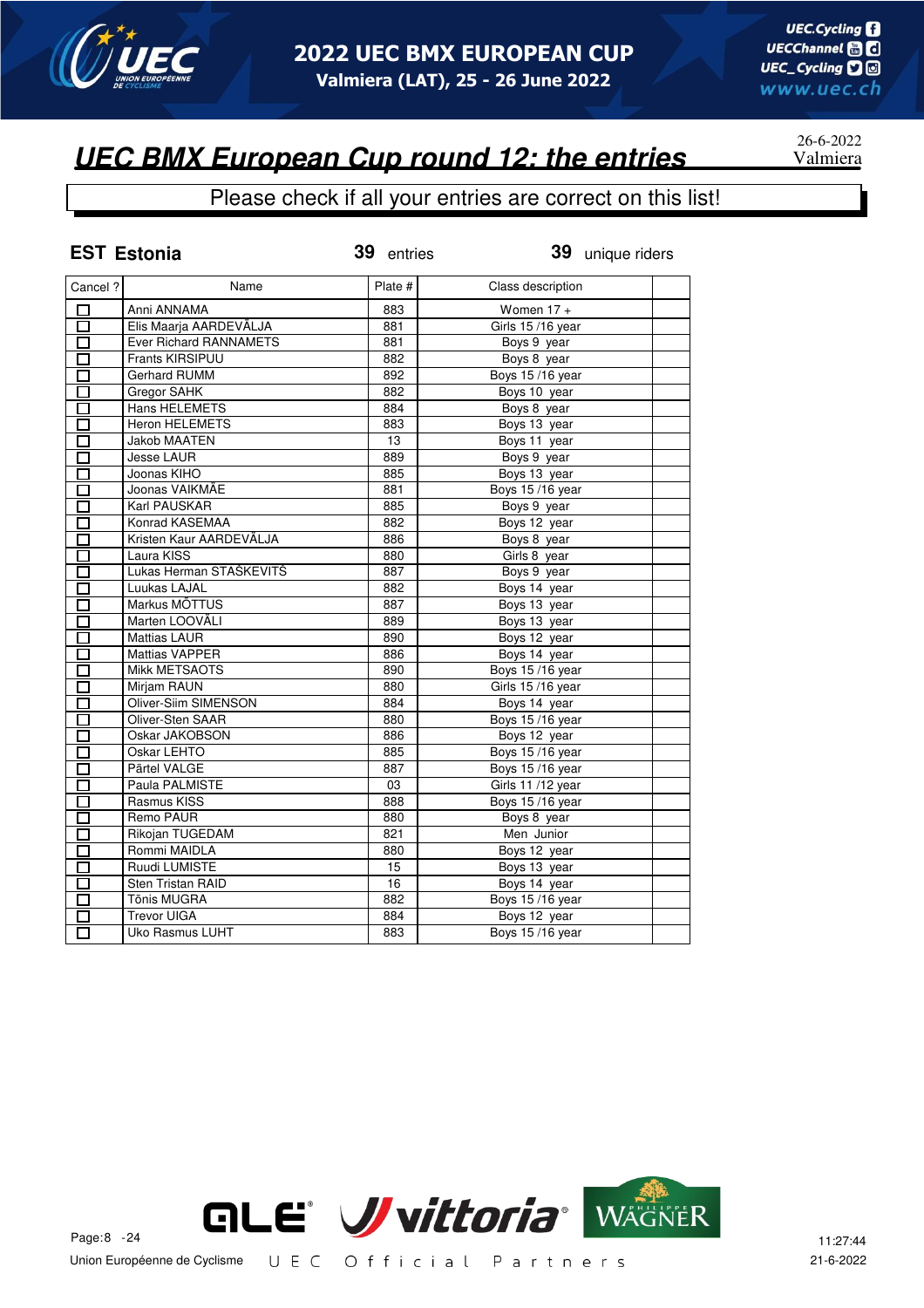

#### Please check if all your entries are correct on this list!

| <b>FIN Finland</b>  |                        | 25 entries | 25 unique riders     |
|---------------------|------------------------|------------|----------------------|
| Cancel?             | Name                   | Plate #    | Class description    |
| <u>口</u>            | Aku LAUKKANEN          | 796        | Boys 10 year         |
| 古日日                 | Antti KÄNSÄLÄ          | 792        | Cruisers 40 -44 year |
|                     | Antti LAAKKONEN        | 506        | Men U23              |
|                     | Diana SITTNIKOW        | 791        | Women $17 +$         |
| $\overline{\Box}$   | Eeli MÄKINEN           | 793        | Boys 13 year         |
| 미디디디                | Emil ISO-MARKKU        | 795        | Boys 11 year         |
|                     | lisa KÄNSÄLÄ           | 791        | Girls 11 /12 year    |
|                     | Jenny VIRTA            | 795        | Girls 15/16 year     |
|                     | <b>Joakim VIRTA</b>    | 791        | Boys 9 year          |
| 亘                   | Joel AUTIO             | 808        | Men Junior           |
|                     | Luka MÄKELÄ            | 793        | Boys 9 year          |
| $\bar{\Xi}$         | Mauno PITKÄNEN         | 798        | Boys 10 year         |
|                     | Max JAATINEN           | 798        | Boys 10 year         |
| $\overline{\Box}$   | Miko MÄKELÄ            | 792        | Boys 12 year         |
|                     | Niilo HEIKKINEN        | 797        | Boys 15/16 year      |
|                     | Oskari KÄNSÄLÄ         | 794        | Boys 14 year         |
| 昌昌                  | Pihla SAHI             | 793        | Girls 13/14 year     |
|                     | Saku KESKIAHO          | 793        | Boys 11 year         |
| $\overline{\Box}$   | Salla KESKIAHO         | 790        | Girls 8 year         |
|                     | Teo SAHI               | 794        | Boys 15/16 year      |
| Ō                   | Väinö LEMIVAARA        | 794        | Boys 12 year         |
| $\frac{\Box}{\Box}$ | <b>Valtti HIRVONEN</b> | *796       | Boys 10 year         |
|                     | Veikko LEMIVAARA       | 795        | Boys 9 year          |
| $\overline{\Box}$   | Verneri Oskar POLAS    | 799        | Boys 15/16 year      |
| $\overline{\Box}$   | <b>Vili LAUKKANEN</b>  | 794        | Boys 10 year         |



$$
26-6-2022
$$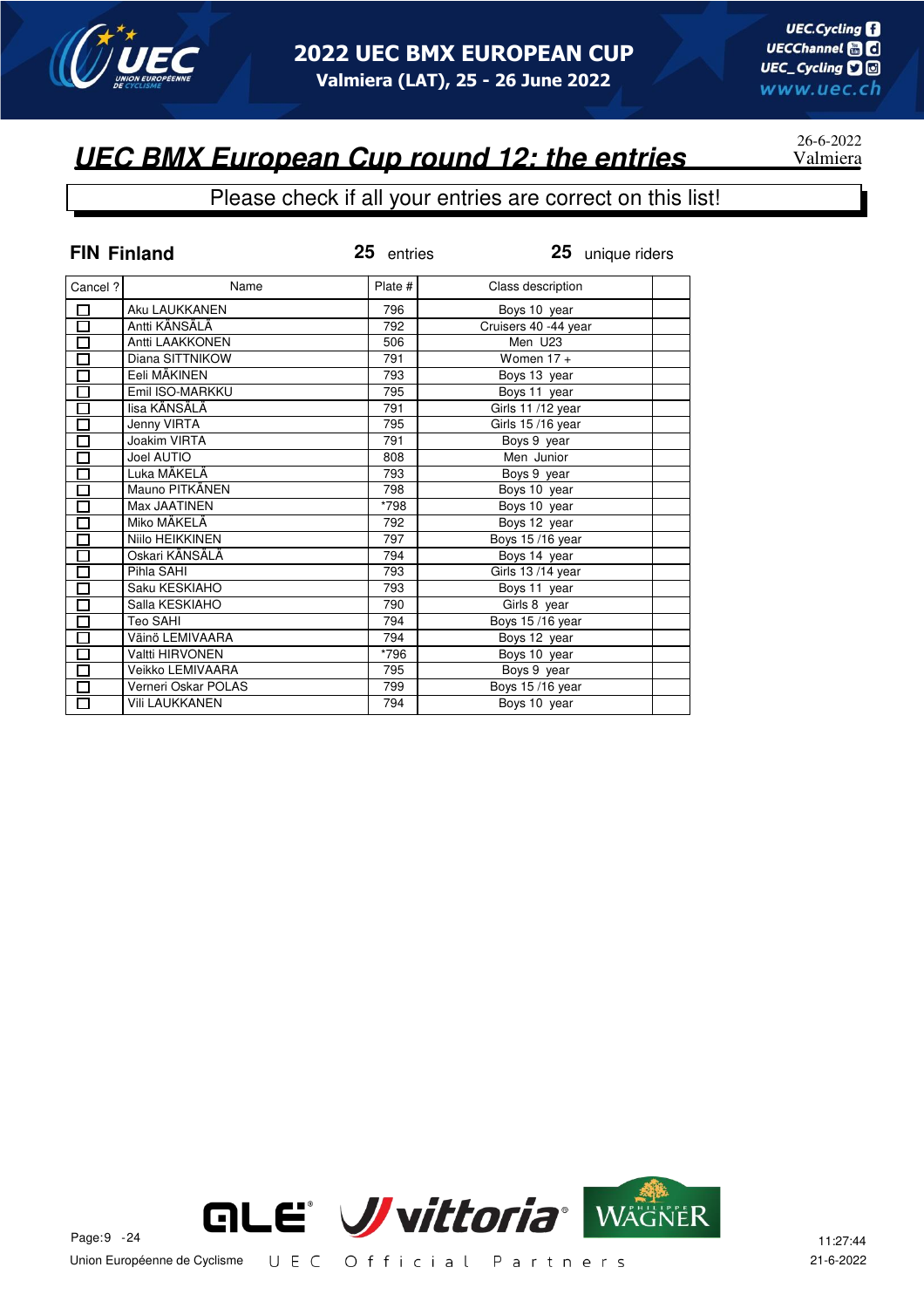

# 26-6-2022

|         | <b>FRA France</b>      | 6<br>entries | 6 unique riders   |
|---------|------------------------|--------------|-------------------|
| Cancel? | Name                   | Plate $#$    | Class description |
| П       | Eddy CLERTE            | 815          | Men Elite         |
| 口       | Manon VALENTINO        | 971          | Women Elite       |
| П       | Romain MAYET           | 200          | Men Elite         |
| 口       | <b>Terry VENTURINI</b> | 12           | Boys 14 year      |
| П       | <b>Ylan DELEMONT</b>   | F97          | Men 17 -24 year   |
| П       | Zian LEMEE             | 5            | Boys 15/16 year   |

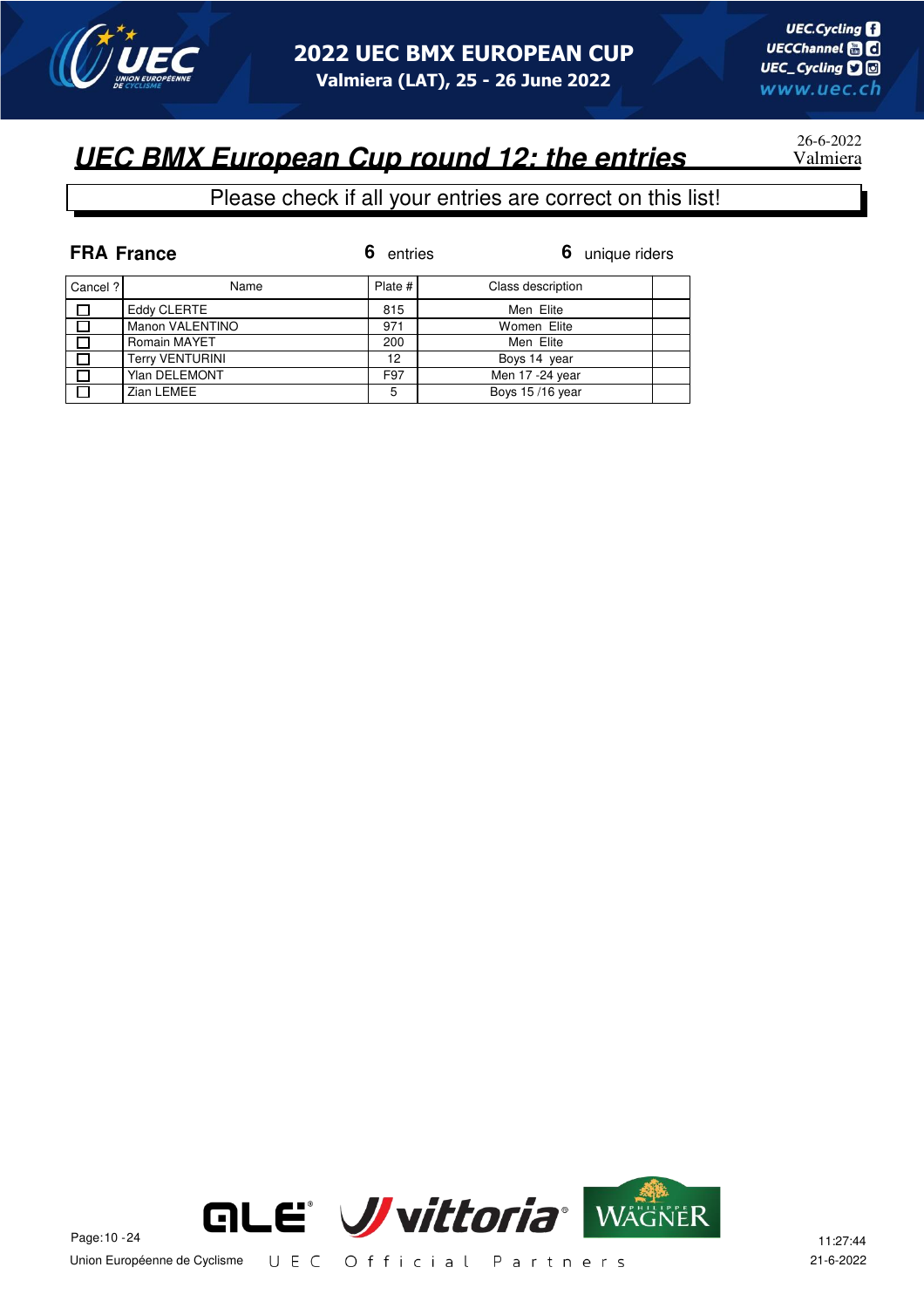

26-6-2022

#### Please check if all your entries are correct on this list!

| <b>GBR Great Britain</b> | 5 entries | $5$ uniq |
|--------------------------|-----------|----------|
|                          |           |          |

**5** entries **5** unique riders

| Cancel ? | Name              | Plate # | Class description    |  |
|----------|-------------------|---------|----------------------|--|
|          | Ava BROWN         | 802     | Women Junior         |  |
|          | Elsa RENDALL TODD |         | Girls 13/14 year     |  |
|          | Jos MARNHAM       | 509     | Men U23              |  |
|          | Lucy GARDNER      | 406     | Girls 11/12 year     |  |
|          | Zach RENDALL TODD | 415     | Cruisers 17 -29 year |  |

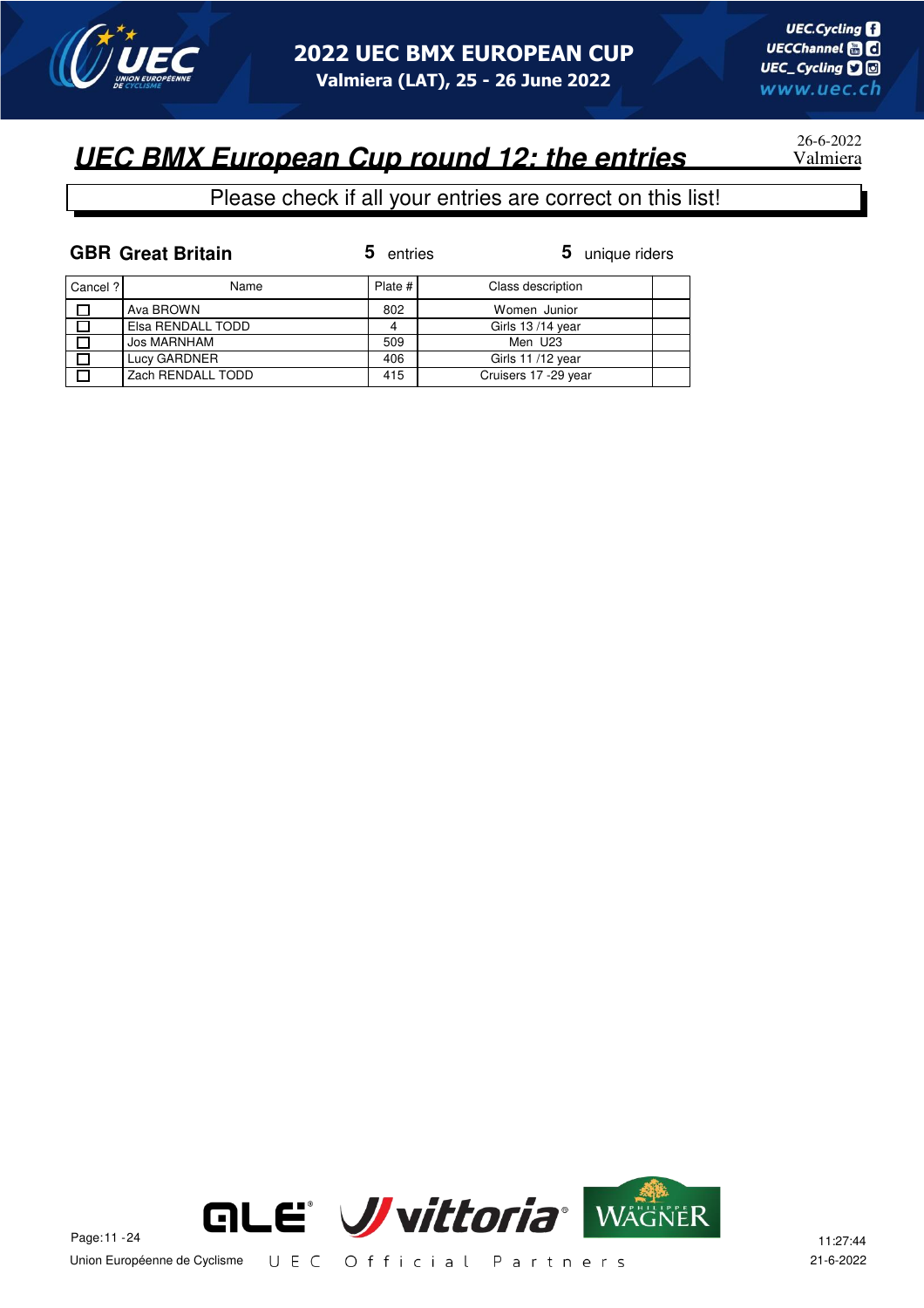

26-6-2022

|          | <b>GER Germany</b>              | entries | 4 unique riders   |  |
|----------|---------------------------------|---------|-------------------|--|
| Cancel ? | Name                            | Plate # | Class description |  |
|          | Julia MÖHSER                    | 501     | Women Under 23    |  |
|          | Mila RÜCKMANN                   | 507     | Girls 13/14 year  |  |
|          | Oskar SCHILLING                 | 502     | Men U23           |  |
|          | Stefanie Karoline VERBES DREYER | 12      | Girls 15/16 year  |  |

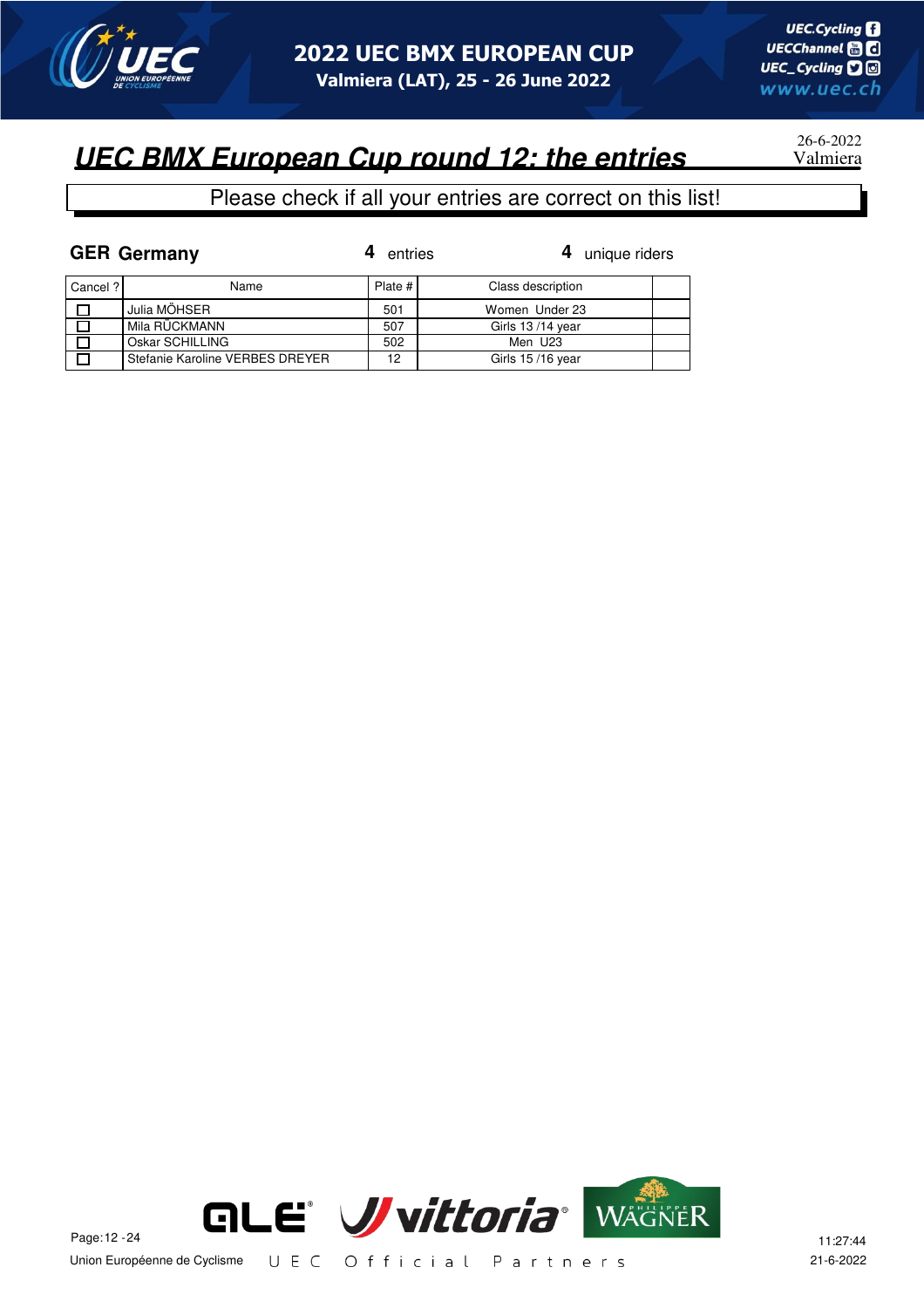

26-6-2022

|          | <b>HUN Hungary</b>   | entries | unique riders     |  |
|----------|----------------------|---------|-------------------|--|
| Cancel ? | Name                 | Plate # | Class description |  |
|          | Nándor Patrik LUKÁCS | 973     | Boys 7 year       |  |

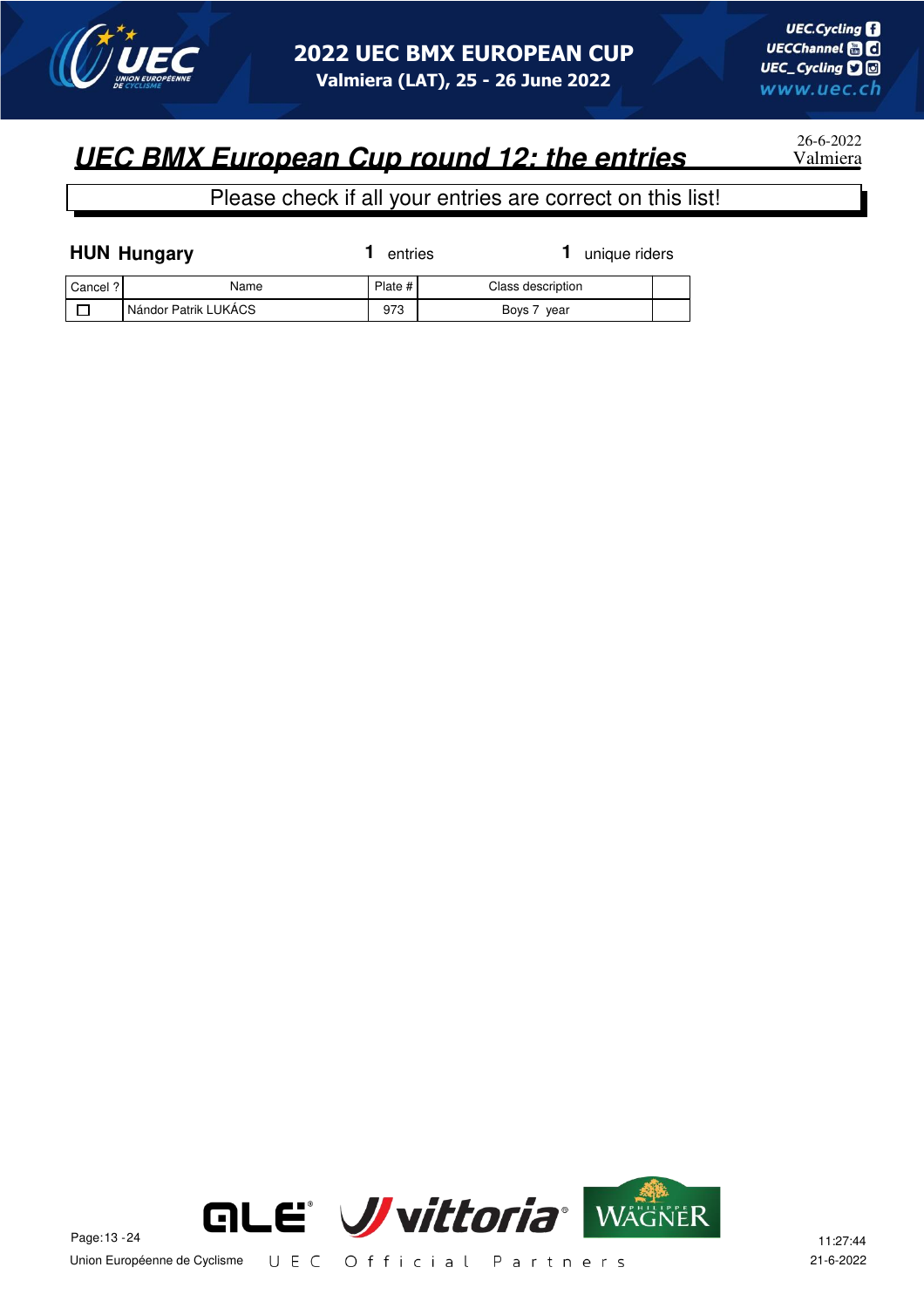

26-6-2022

# **UEC BMX European Cup round 12: the entries**

| <b>LAT Latvia</b> |                                | 194 entries    | 194 unique riders    |
|-------------------|--------------------------------|----------------|----------------------|
| Cancel ?          | Name                           | Plate #        | Class description    |
| □                 | Adelina KARKLINA               | 14             | Girls 13/14 year     |
| 口                 | <b>Adrians AUZINS</b>          | 837            | Boys 13 year         |
| □                 | <b>Adrians JERMAKOVS</b>       | 827            | Boys 15/16 year      |
| П                 | Adrija STROMBERGA              | 802            | Girls 8 year         |
| П                 | Aleksis LANSO                  | 828            | Boys 10 year         |
| П                 | <b>Alekss KRIKIS</b>           | 811            | Boys 7 year          |
| П                 | Alens KUPCANS                  | 803            | Boys 9 year          |
| П                 | <b>Alfreds DORSS</b>           | 806            | Boys 8 year          |
| П                 | Alise Anna BOIKOVA             | 850            | Girls 13/14 year     |
| □                 | Alise VANAGA                   | 808            | Girls 10 year        |
| $\Box$            | Andis KULITIS                  | 848            | Boys 12 year         |
| 口                 | Andris REINBERGS               | 846            | Boys 10 year         |
| 口                 | Anna PEDRAUDZE                 | 08             | Girls 11 /12 year    |
| $\Box$            | Aris KOSKO                     | $\overline{2}$ | Boys 10 year         |
| $\Box$            | <b>Armands BRAUNS</b>          | 830            | Boys 15/16 year      |
| П                 | <b>Armands GULBIS</b>          | 828            | Boys 12 year         |
| $\Box$            | Arturs JONKUS                  | 801            | Boys 9 year          |
| $\Box$            | Bears LUSIS                    | 855            | Boys 9 year          |
| $\Box$            | <b>Betija BERNATE</b>          | 814            | Girls 10 year        |
| П                 | <b>Bruno HARTMANIS</b>         | 825            | Boys 13 year         |
| П                 | <b>Bruno VANAGS</b>            | 15             | Boys 11 year         |
| □                 | Daniels Krists SMIRNOVS        | 852            | Boys 12 year         |
| $\Box$            | Daniels PECOLO                 | 805            | Boys 9 year          |
| П                 | Davis Janis ELBRETS            | 814            | Men Junior           |
| □                 | Davis Kristers DAMBITIS        | 810            | Boys 15/16 year      |
| □                 | Deivids Bruno BERGMANIS        | 811            | Cruisers 17 -29 year |
| П                 | Dominiks ZUSS                  | 810            | Boys 10 year         |
| П                 | <b>Edgars LANGMANIS</b>        | $\overline{7}$ | Boys 15/16 year      |
| П                 | Edgars UPITIS                  | 821            | Cruisers 30 -39 year |
| П                 | Edvards Augusts ANDZEJEVSKIS   | 854            | Boys 12 year         |
| $\Box$            | <b>Edvards Emils LIBERTS</b>   | 213            | Men U23              |
| П                 | <b>Edvards GLAZERS</b>         | 211            | Men U23              |
| П                 | Edvards TUTERS                 | 812            | Boys 14 year         |
| П                 | Elans TARVIDS                  | 857            | Boys 9 year          |
| П                 | Elizabete KANDE                | 800            | Girls 10 year        |
| П                 | Elizabete Sofija ZEICA         | 018            | Girls 11 /12 year    |
| П                 | Elza KAUCE                     | 806            | Girls 11/12 year     |
| П                 | Emilija ZAVINSKA               | 017            | Girls 13/14 year     |
| $\Box$            | <b>Emils ALLERS</b>            | 805            | Boys 15/16 year      |
| I I               | Emils BEBRIS                   | 810            | Boys 8 year          |
|                   | Emils BRIKMANIS                | 833            | Boys 11 year         |
| П                 | Emils LACIS                    | 815            | Boys 7 year          |
| $\Box$            | <b>Emils Martins TREIMANIS</b> | 810            | Men Junior           |
| $\Box$            | Emma SVALKOVSKA                | 805            | Girls 7 year         |
| П                 | Enija KAUGARE                  | 803            | Girls 7 year         |
| 囗                 | Ernests POSUMS                 | 826            | Boys 14 year         |
| $\Box$            | Ernests PRIEDITIS              | 839            | Boys 11 year         |
| $\Box$            | Ernests SILINS                 | 859            | Boys 9 year          |
| П                 | Ervins KULITIS                 | 838            | Boys 12 year         |
| דו                | Estere GLEIZDANE               | 806            | Girls 8 year         |
| $\mathbf{I}$      | Evelina LIKUMA                 | 810            | Girls 10 year        |
|                   | Everts LUKS                    | 809            | Boys 7 year          |
| П                 | Everts VEJKAJS                 | 809            | Boys 9 year          |

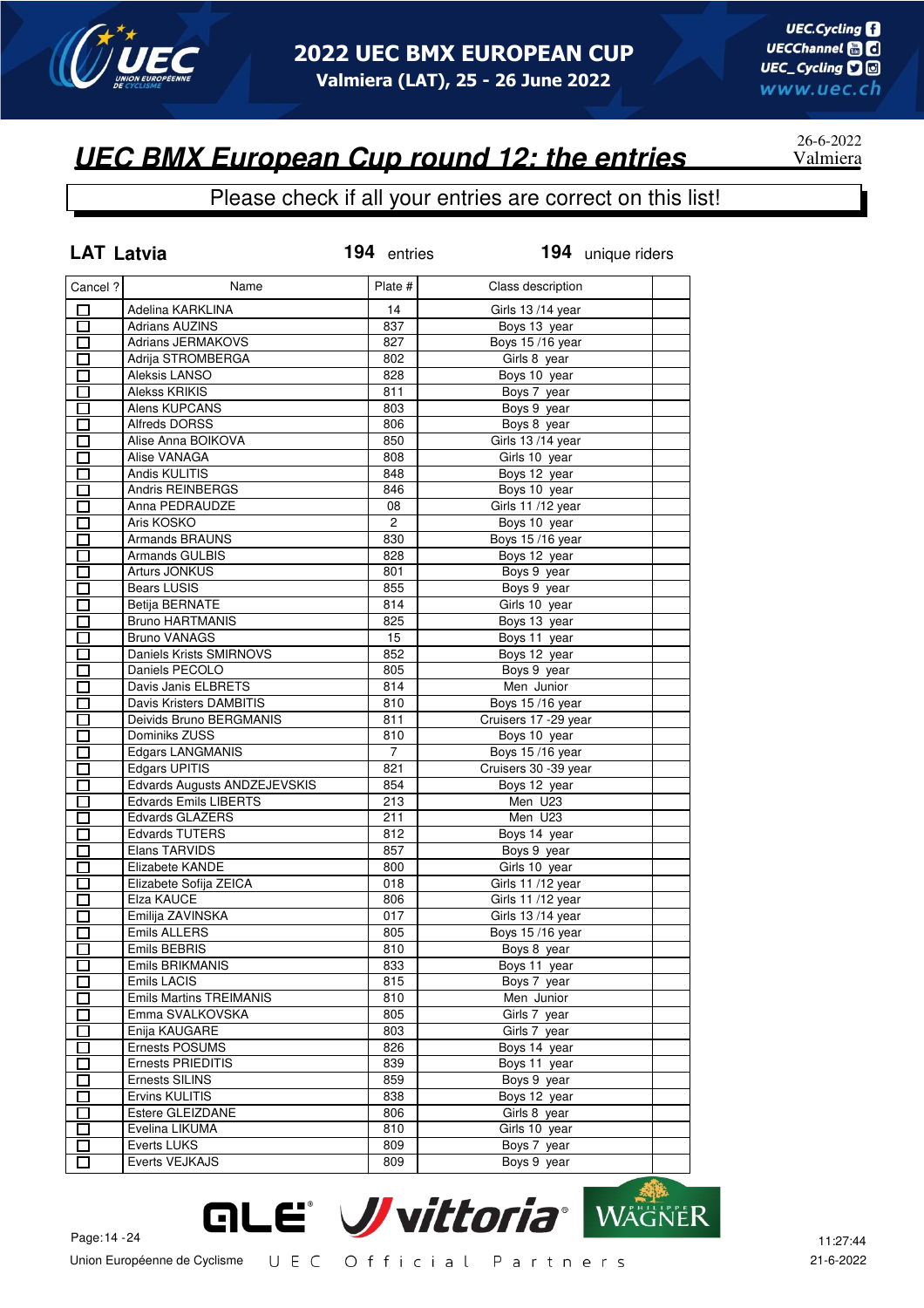

26-6-2022

### **UEC BMX European Cup round 12: the entries**

| <b>LAT Latvia</b>        |                             | 194 entries | 194 unique riders           |  |
|--------------------------|-----------------------------|-------------|-----------------------------|--|
| Cancel ?                 | Name                        | Plate #     | Class description           |  |
| □                        | Franks OSANS                | 825         | Boys 11 year                |  |
| $\Box$                   | <b>Gabriels KRAMS</b>       | L59         | Boys 11 year                |  |
| $\Box$                   | <b>Girts JONKUS</b>         | 016         | Cruisers 40 -44 year        |  |
| $\Box$                   | <b>Gustavs DAMBITIS</b>     | 814         | Boys 8 year                 |  |
| $\Box$                   | Gustavs DUBROVSKIS          | 856         | Boys 14 year                |  |
| $\Box$                   | <b>Gustavs GIGULIS</b>      | 813         | Boys 9 year                 |  |
| ロ                        | <b>Gustavs PURINS</b>       | 834         | Boys 14 year                |  |
| $\Box$                   | <b>Gusts KAUGARS</b>        | 817         | Boys 9 year                 |  |
| $\Box$                   | <b>Helvijs BABRIS</b>       | 76          | Men Elite                   |  |
| П                        | <b>Helvijs RUSIS</b>        | 816         | Boys 8 year                 |  |
| П                        | <b>Henrijs BULS</b>         | 848         | Boys 8 year                 |  |
| П                        | Henrijs Ernests PUKITIS     | 819         | Boys 9 year                 |  |
| П                        | Henrijs RAVINSKIS           | 817         | Boys 7 year                 |  |
| П                        | <b>Hugo Ilvis EIHENTALS</b> | 812         | Men Junior                  |  |
| Π                        | leva VISNEVSKA              | 800         | Girls 8 year                |  |
| Ξ                        | Ivars SVARINSKIS            | 805         | Men 17 - 24 year            |  |
|                          | Janis DAUGAVINS             | 839         | Boys 15/16 year             |  |
| П                        | Janis NIEDRE                | 819         | Boys 7 year                 |  |
| $\overline{\phantom{0}}$ | Janis OZOLS                 | 837         | Boys 15/16 year             |  |
| П                        | <b>Janis PAULINS</b>        | 823         | Boys 11 year                |  |
| П                        | Jekabs BREIDE               | L50         | Boys 12 year                |  |
| П                        | Jekabs KLAVA                | 821         | Boys 7 year                 |  |
| $\Box$                   | Jekabs OZOLS                | 802         | Boys 8 year                 |  |
| П                        | Jekabs SMALKAIS             | 850         | Boys 8 year                 |  |
| $\Box$                   | <b>Justs BERKS</b>          | 842         | Boys 14 year                |  |
| 囗                        | Karlis KNOPS                | 818         | Boys 8 year                 |  |
| $\Box$                   | Karlis PEDRAUDZIS           | 811         | Men Junior                  |  |
| П                        | <b>Kaspars LIEPNIEKS</b>    | 821         | Boys 13 year                |  |
| $\Box$                   | Kate LUKSA                  | 804         | Girls 8 year                |  |
| $\Box$                   | Katrina BERGSONE            | 812         | Girls 11 /12 year           |  |
| $\Box$                   | Kirils MUZICENKO            | 856         | Boys 12 year                |  |
| П                        | Krisjanis KALNINS           | 805         | Boys 7 year                 |  |
| $\Box$                   | Kriss IVANOVS               | 821         | Boys 9 year                 |  |
| 口                        | Kristaps ANSICS             | 820         | Boys 15/16 year             |  |
| $\Box$                   | Kristaps Klavs ELBRETS      | 5           | Boys 10 year                |  |
| $\Box$                   | Kristaps MARTINSONS         | 847         | Boys 11 year                |  |
| □                        | Kristens KRIGERS            | 996         | Men Elite                   |  |
|                          | <b>Kristers APELS</b>       | 03          | Boys 15/16 year             |  |
| $\overline{\Box}$        | Kristians VALDMANIS         | 825         | Boys 15/16 year             |  |
|                          | Linards BERZINS             | 823         | Boys 9 year                 |  |
| ப<br>П                   | Linards SABULIS             | L48         | Boys 12 year                |  |
| $\mathsf{\Gamma}$        | Liva Lizete GLAZERE         | 800         | Women Junior                |  |
| $\mathbf{I}$             | Lizabella SKUDRA            | 808         | Girls 8 year                |  |
| $\mathbf{I}$             | Lukass BAIKOVS              | 852         | Boys 8 year                 |  |
| Π                        | Lukass DUNAJEVSKIS          | L46         | Boys 12 year                |  |
| $\mathbf{r}$             | Marcis LONSKIS              | L58         |                             |  |
|                          | Marcis ZALAIS               | 854         | Boys 10 year<br>Boys 8 year |  |
| П                        | Mareks DUBINSKIS            |             | Boys 14 year                |  |
| $\overline{\phantom{a}}$ |                             | 840         |                             |  |
| $\mathbf{r}$             | Maris KULITIS               | 821         | Boys 11 year                |  |
| $\mathbf{I}$             | Maris TROKSS                | 833         | Boys 7 year                 |  |
| $\blacksquare$           | <b>Mariss KAMPENUSS</b>     | 824         | Boys 8 year                 |  |
| П                        | Marko DAUDE                 | 16          | Boys 10 year                |  |
| П                        | Marks FREIVALDS             | 851         | Boys 11 year                |  |

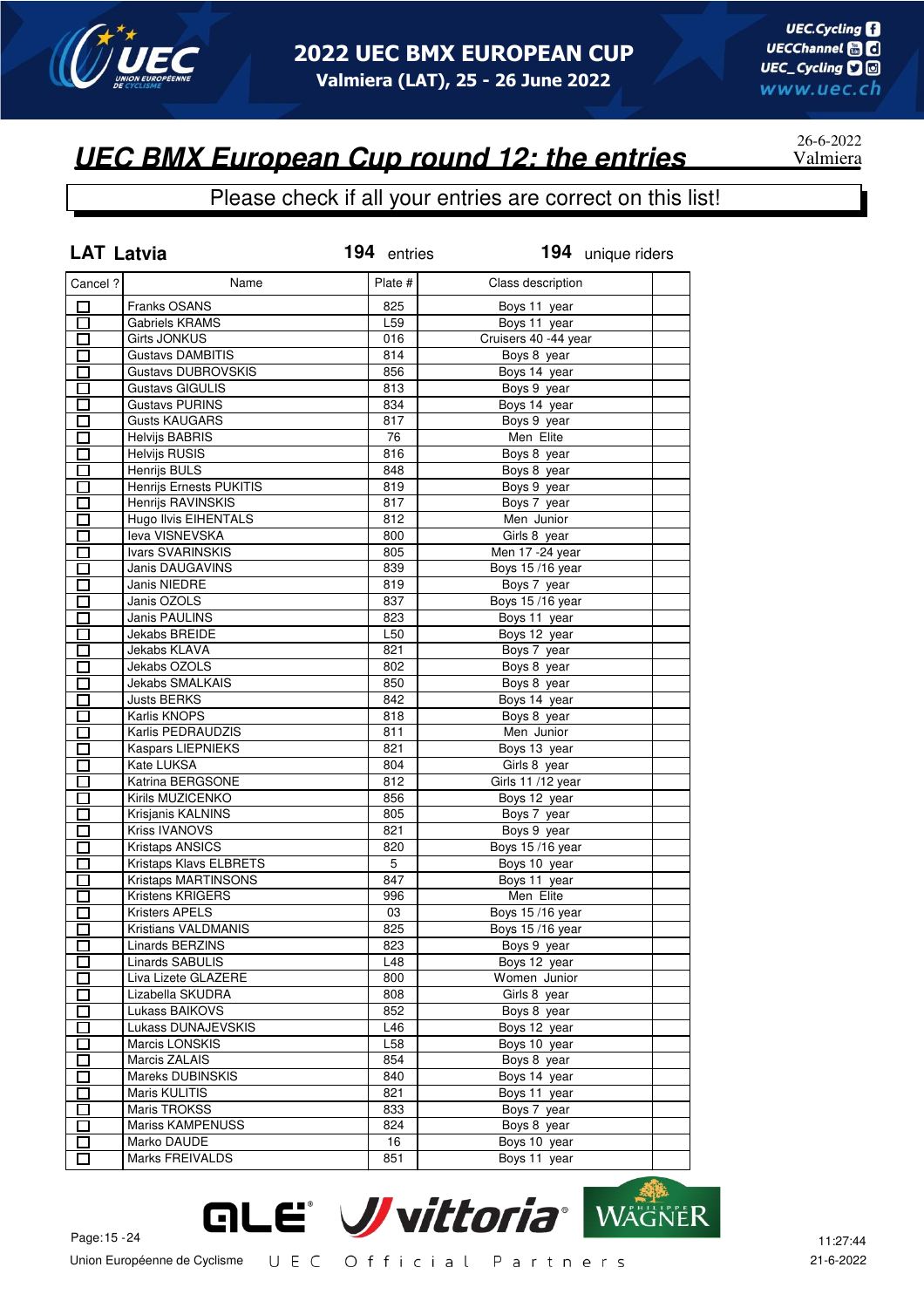

#### Please check if all your entries are correct on this list!

| <b>LAT Latvia</b>                                    |                         | 194 entries     | 194 unique riders     |  |
|------------------------------------------------------|-------------------------|-----------------|-----------------------|--|
| Cancel ?                                             | Name                    | Plate #         | Class description     |  |
| □                                                    | <b>Marks NIKIFOROVS</b> | 815             | Boys 13 year          |  |
| $\overline{\Box}$                                    | Marks SVALKOVSKIS       | 4               | Boys 10 year          |  |
| $\Box$                                               | Markuss AUZINS          | 839             | Boys 13 year          |  |
| □                                                    | Markuss AVOTINS         | L56             | Boys 10 year          |  |
| $\Box$                                               | Markuss DOMORACKIS      | 843             | Boys 13 year          |  |
| П                                                    | <b>Markuss KRAUKLIS</b> | 811             | Boys 15/16 year       |  |
| П                                                    | Markuss OZOLNIEKS       | 800             | Boys 14 year          |  |
| $\Box$                                               | <b>Markuss ROGULIS</b>  | 841             | Boys 13 year          |  |
| $\Box$                                               | Markuss SOLIMS          | 18              | Boys 13 year          |  |
| П                                                    | <b>Markuss TRENMORS</b> | 831             | Boys 11 year          |  |
| П                                                    | Marsels DAUDE           | 846             | Boys 12 year          |  |
| П                                                    | Marsels SAMUSS          | 856             | Boys 8 year           |  |
|                                                      | <b>Martins BERZINS</b>  | L <sub>54</sub> | Boys 10 year          |  |
| n an an Aonaichte ag an Sualach an 1977.<br>Tagairtí |                         |                 |                       |  |
| $\Box$                                               | Martins Ints VALAINIS   | 815             | Boys 15/16 year       |  |
| Π                                                    | <b>Martins KRASTINS</b> | 825             | Boys 7 year           |  |
| Ξ                                                    | <b>Martins ZADRAKS</b>  | 816             | Men Junior            |  |
| n an an Aonaichte ag an Sualach an 1977.<br>Tagairtí | Metju Filips MIRKS      | 814             | Boys 10 year          |  |
| n an an Aonaichte ag an Sualach an 1977.<br>Tagairtí | Miahils ROMANOVS        | 827             | Boys 7 year           |  |
| E.                                                   | Mikelis SAULITIS        | 829             | Boys 7 year           |  |
| П                                                    | <b>Mikelis TRUBINS</b>  | 825             | Boys 9 year           |  |
| П                                                    | Miks CIRULIS            | 807             | Boys 15/16 year       |  |
| П                                                    | Miks JURSEVICS          | 827             | Boys 9 year           |  |
| $\Box$                                               | Mikus Davids STRAZDINS  | 208             | Men Elite             |  |
| Ξ                                                    | Niks FREIBERGS          | 834             | Boys 15/16 year       |  |
| $\Box$                                               | Noah LAAKE              | 813             | Men Junior            |  |
| $\Box$                                               | <b>Oskars CIEMINS</b>   | L57             | Boys 11 year          |  |
| П                                                    | <b>Oskars TURKINS</b>   | 829             | Boys 9 year           |  |
| П                                                    | <b>Oskars VIKSNA</b>    | 828             | Boys 8 year           |  |
| $\Box$                                               | Otto KANEPS-KALNINS     | 809             | Boys 11 year          |  |
| $\Box$                                               | Otto VILUMOVS           | L50             | Boys 10 year          |  |
| П                                                    | Patriks KAPINS          | 830             | Boys 8 year           |  |
| П                                                    | Patriks KRAUKLIS        | 5               | Boys 12 year          |  |
| $\Box$                                               | Patriks PAVLOVS         | L55             | Boys 11 year          |  |
| $\Box$                                               | Paula EIDUKA            | 803             | Girls 9 year          |  |
| П                                                    | Paula KIBARE            | 7               | Girls 15/16 year      |  |
| Π                                                    | Paula ZAVINSKA          | 3               | Girls 15/16 year      |  |
| П                                                    | Raiens RUDINS           | 837             | Boys 11 year          |  |
|                                                      | Raimo SOLDANS           | 831             | Boys 9 year           |  |
| 口                                                    | Rainers PUJINS          | 819             | Boys 15/16 year       |  |
| ப                                                    | Rainers VATE            | 833             | Boys 9 year           |  |
| П                                                    | Ralfs DOMORACKIS        | 801             | Boys 13 year          |  |
| П                                                    | Ralfs FOKINS            | L46             | Boys 10 year          |  |
|                                                      | Ralfs FRIDVALDS         | 808             | Boys 15/16 year       |  |
| П                                                    | Ralfs PAVLOVICS         |                 |                       |  |
| n an an Aonaichte ag an Sualach an 1977.<br>Tagairtí |                         | 834             | Boys 8 year           |  |
| Π                                                    | Ralfs RATNIEKS          | 806             | Boys 12 year          |  |
| $\mathsf{L}$                                         | Ralfs ROZITIS           | 844             | Boys 8 year           |  |
| П                                                    | Ramona BARE             | 01              | Girls 11/12 year      |  |
| $\Box$                                               | <b>Reinars PAVLOVS</b>  | 817             | Boys 15/16 year       |  |
| $\mathbf{r}$                                         | Rems Fridrihs OSANS     | 836             | Boys 8 year           |  |
| I I                                                  | Renars AUGA             | 7               | Cruisers 17 - 29 year |  |
| П                                                    | <b>Renars PAVARS</b>    | L36             | Boys 10 year          |  |
| $\Box$                                               | Renars REZOVSKIS        | 807             | Boys 7 year           |  |
| $\overline{\phantom{0}}$                             | <b>Ricards ABOLS</b>    | 819             | Men 17 -24 year       |  |



26-6-2022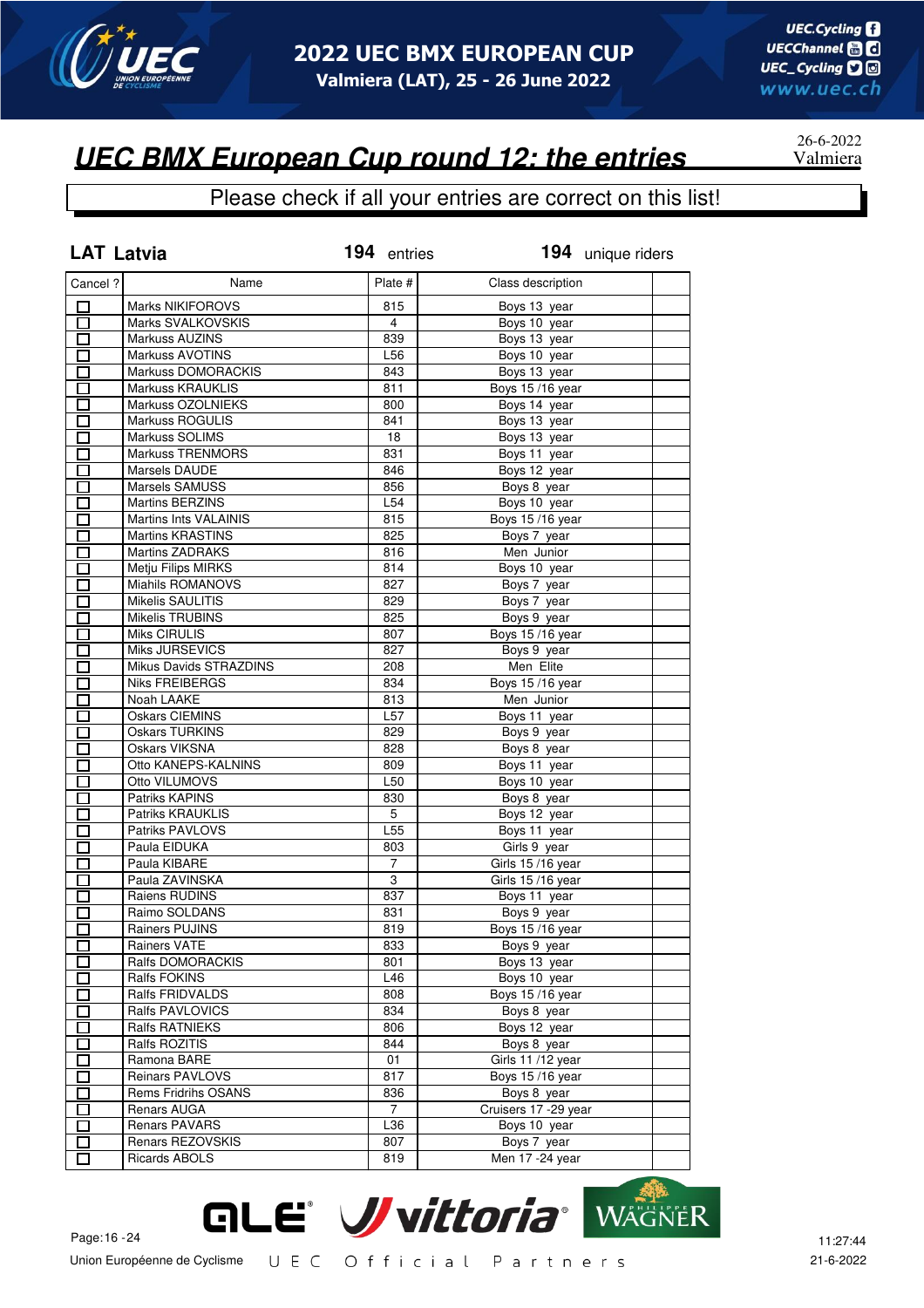

26-6-2022

### **UEC BMX European Cup round 12: the entries**

| <b>LAT Latvia</b>    |                           | 194 entries     | 194 unique riders |  |
|----------------------|---------------------------|-----------------|-------------------|--|
| Cancel ?             | Name                      | Plate #         | Class description |  |
| $\Box$               | <b>Ricards BAIZA</b>      | 835             | Boys 9 year       |  |
| Ō                    | <b>Ricards LAPINS</b>     | 826             | Boys 15/16 year   |  |
| $\Box$               | Ricards PAEGLIS-VILSONS   | 833             | Boys 13 year      |  |
| $\overline{\square}$ | <b>Rihards HELMANIS</b>   | 814             | Boys 14 year      |  |
| $\overline{\Box}$    | <b>Rihards UPITIS</b>     | 831             | Boys 7 year       |  |
| $\Box$               | <b>Rinalds BARIS</b>      | 14              | Boys 12 year      |  |
| П                    | Rinalds Janis KARKLINS    | 212             | Men U23           |  |
| $\Box$               | <b>Roberts CERNOVS</b>    | 828             | Boys 14 year      |  |
| $\Box$               | Roberts KAUCIS            | 806             | Boys 10 year      |  |
| $\Box$               | Roberts MARTINSONS        | 859             | Boys 11 year      |  |
| П                    | <b>Roberts SPIRGIS</b>    | 837             | Boys 9 year       |  |
| $\Box$               | <b>Roberts TREIMANIS</b>  | 012             | Men $25 +$        |  |
| П                    | Rodrigo ABOLS             | 817             | Boys 13 year      |  |
| П                    | Rojs KLESTROVS            | 835             | Boys 11 year      |  |
| П                    | <b>Rudolfs DANCIS</b>     | 858             | Boys 8 year       |  |
| П                    | <b>Rudolfs SILS</b>       | 838             | Boys 8 year       |  |
| П                    | Sandijs ABOLINS           | 819             | Boys 13 year      |  |
| $\Box$               | <b>Teodors CIEMINS</b>    | 846             | Boys 8 year       |  |
| $\Box$               | <b>Teodors VEKSA</b>      | 840             | Boys 8 year       |  |
| $\Box$               | Tina STEFENBERGA          | 812             | Girls 10 year     |  |
| $\Box$               | <b>Tomass ZEBERGS</b>     | 843             | Boys 9 year       |  |
| 口                    | <b>Tomass ZEICS</b>       | 806             | Boys 14 year      |  |
| $\Box$               | Toms ANDERSONS            | L42             | Boys 10 year      |  |
| П                    | Toms VISNEVSKIS           | 18              | Boys 11 year      |  |
| 靣                    | Uvis PILIENS              | 804             | Boys 10 year      |  |
| $\Box$               | <b>Valters ANCANS</b>     | 802             | Boys 10 year      |  |
| $\Box$               | <b>Valters BERZKALNS</b>  | 16              | Boys 12 year      |  |
| П                    | <b>Valters LEITANS</b>    | 826             | Boys 10 year      |  |
| $\Box$               | <b>Valters PELCIS</b>     | 832             | Boys 12 year      |  |
| $\Box$               | <b>Valters POZDNIHOVS</b> | 842             | Boys 12 year      |  |
| $\Box$               | <b>Valters SPILBERGS</b>  | 849             | Boys 9 year       |  |
| П                    | <b>Valts BUDIGINS</b>     | 811             | Boys 13 year      |  |
| $\Box$               | Veronika Monika STURISKA  | 801             | Women Junior      |  |
|                      | <b>Viesturs VEKSA</b>     | 826             | Boys 12 year      |  |
| 口                    | Vineta PETERSONE          | 12 <sup>2</sup> | Women Elite       |  |

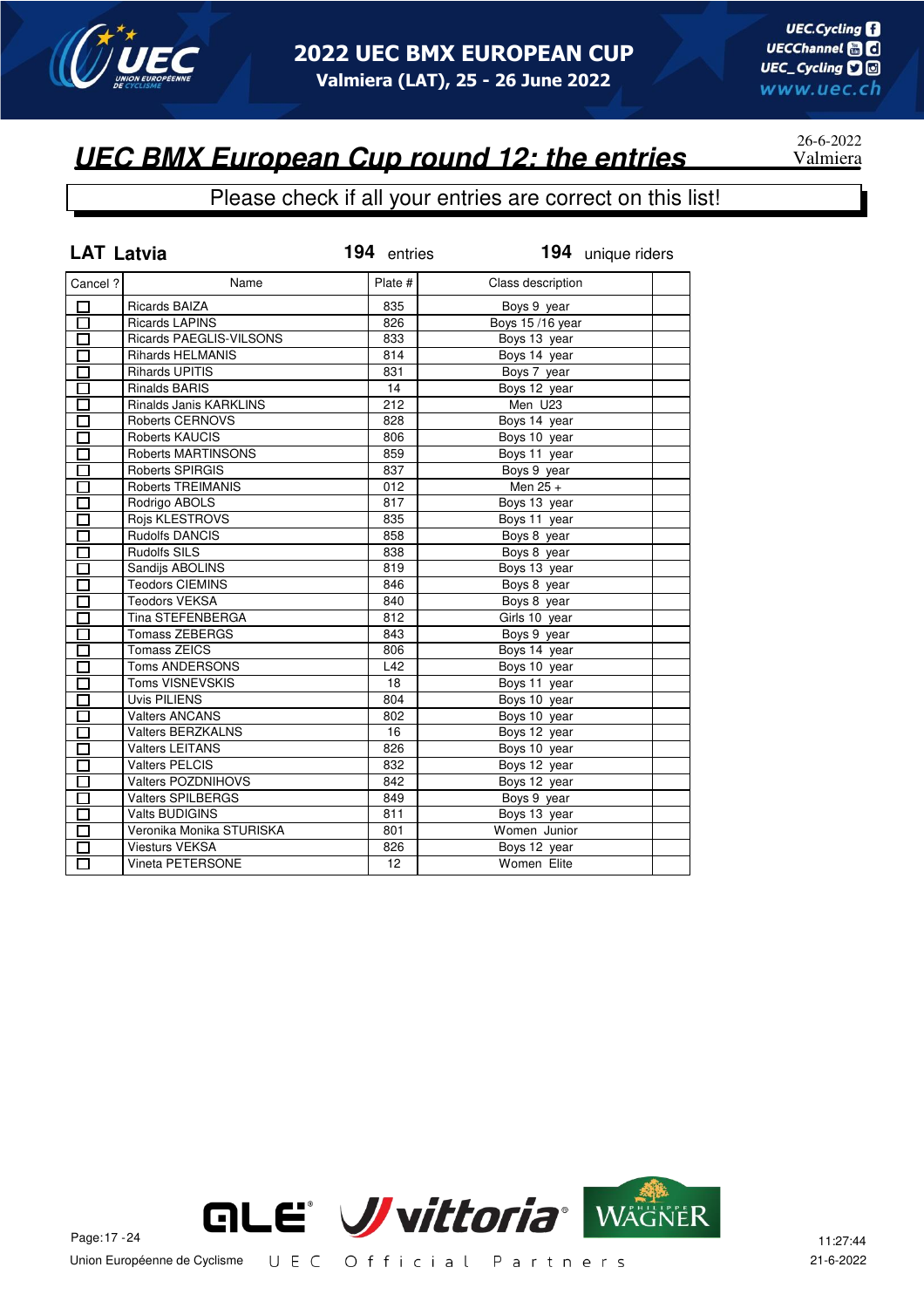

# 26-6-2022

#### Please check if all your entries are correct on this list!

|          | <b>LTU Lithuania</b>      | 12<br>entries | 12 unique riders  |
|----------|---------------------------|---------------|-------------------|
| Cancel ? | Name                      | Plate #       | Class description |
|          | Aidas CEPULENAS           | 865           | Boys 15/16 year   |
| П        | Aja MIKULEVIC             | 861           | Girls 13/14 year  |
|          | Andrej MIKULEVIC          | 862           | Boys 14 year      |
|          | <b>Arturas DAUPARAS</b>   | 819           | Men Junior        |
| Π        | Augustas BAŠKYS           | 804           | Men Junior        |
|          | Edas KUKTA                | 867           | Boys 15/16 year   |
|          | Gabrielis RUŠKUS          | 864           | Boys 14 year      |
|          | Jaunius CEPULENAS         | 861           | Boys 11 year      |
|          | <b>Mantvidas MACIUNAS</b> | 805           | Men Junior        |
| П        | Martynas JANKUS           | 860           | Boys 8 year       |
|          | Mikas JANKUS              | 862           | Boys 15/16 year   |
| $\Box$   | Vytautas ŠATAS            | 860           | Boys 12 year      |

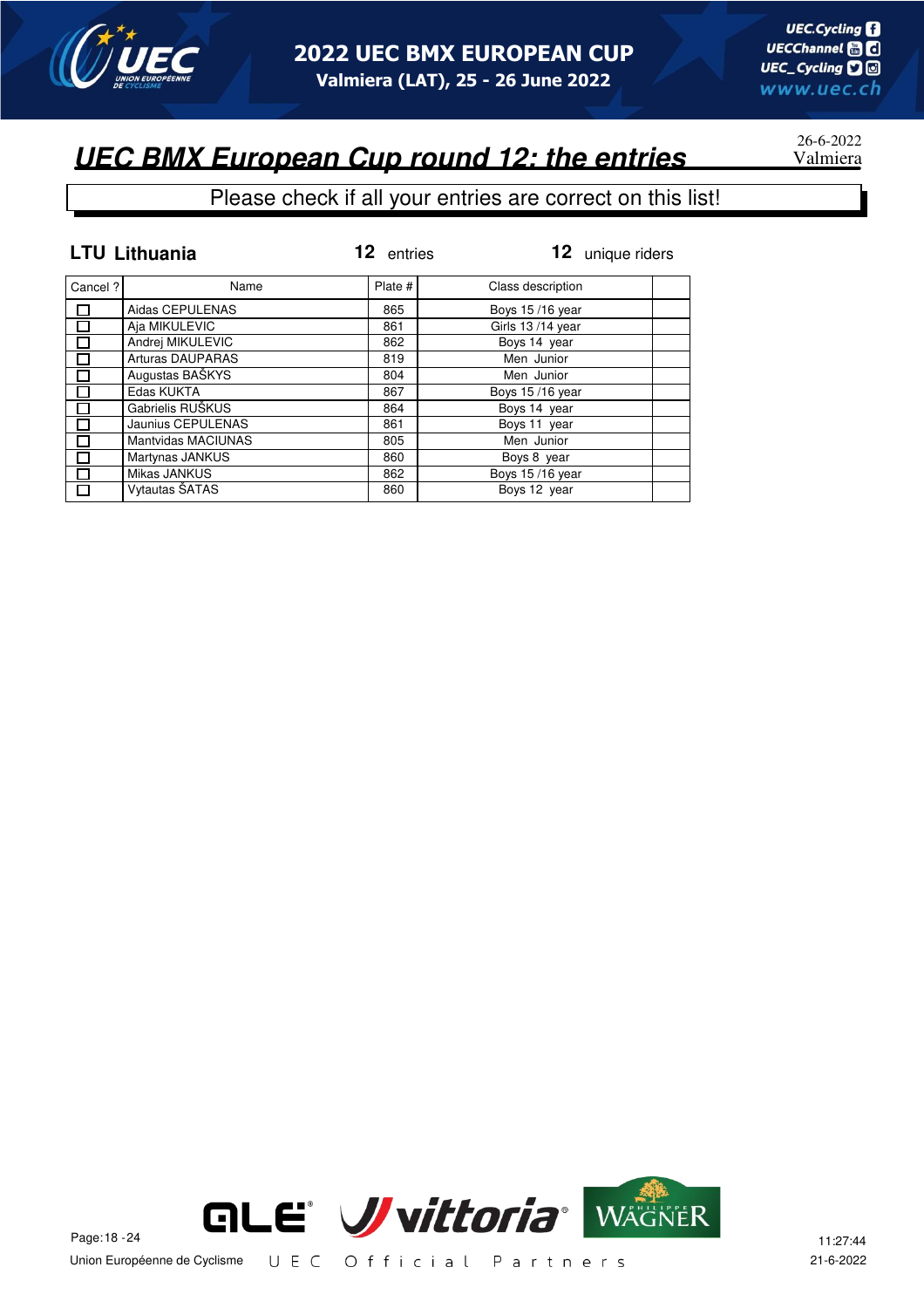

26-6-2022

#### Please check if all your entries are correct on this list!

|         | <b>NED Netherlands</b>  | entries | 6 unique riders   |
|---------|-------------------------|---------|-------------------|
| Cancel? | Name                    | Plate # | Class description |
|         | <b>Boris BREKELMANS</b> | 501     | Men U23           |
|         | <b>Jens LAUWERS</b>     | 15      | Boys 14 year      |
|         | Laura SMULDERS          | 3       | Women Elite       |
|         | Meredith VAN DER HAAR   | 027     | Girls 15/16 year  |
|         | Milan VAN DER HAAR      | 261     | Boys 13 year      |
|         | Sem LOURENSEN           | 500     | Men U23           |

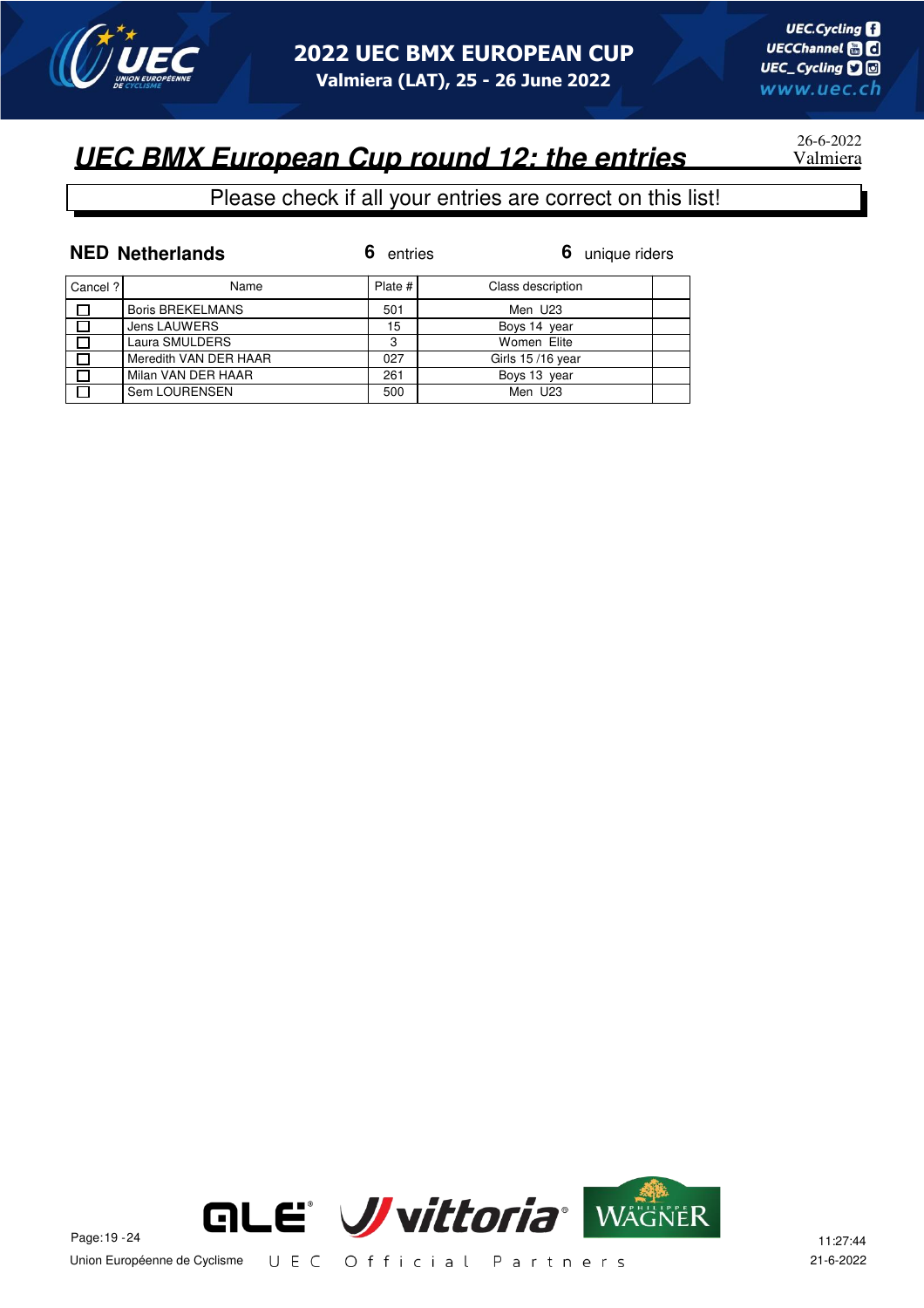

# 26-6-2022

#### Please check if all your entries are correct on this list!

|          | <b>NOR Norway</b>          | entries | unique riders     |
|----------|----------------------------|---------|-------------------|
| Cancel ? | Name                       | Plate # | Class description |
| П        | Adam Wollmo KARLSEN        | 786     | Boys 15/16 year   |
|          | Magnus HAALAND             | 771     | Boys 13 year      |
|          | <b>Martin FATNES</b>       | 800     | Men Junior        |
|          | Niklas HALVORSEN           | 209     | Men U23           |
|          | Phillip OLAFSEN            | 801     | Men Junior        |
|          | Sixten Emil Mørch SIMONSEN | 781     | Men 17 -24 year   |
|          | Tuva FJOTLAND              | 772     | Girls 15/16 year  |

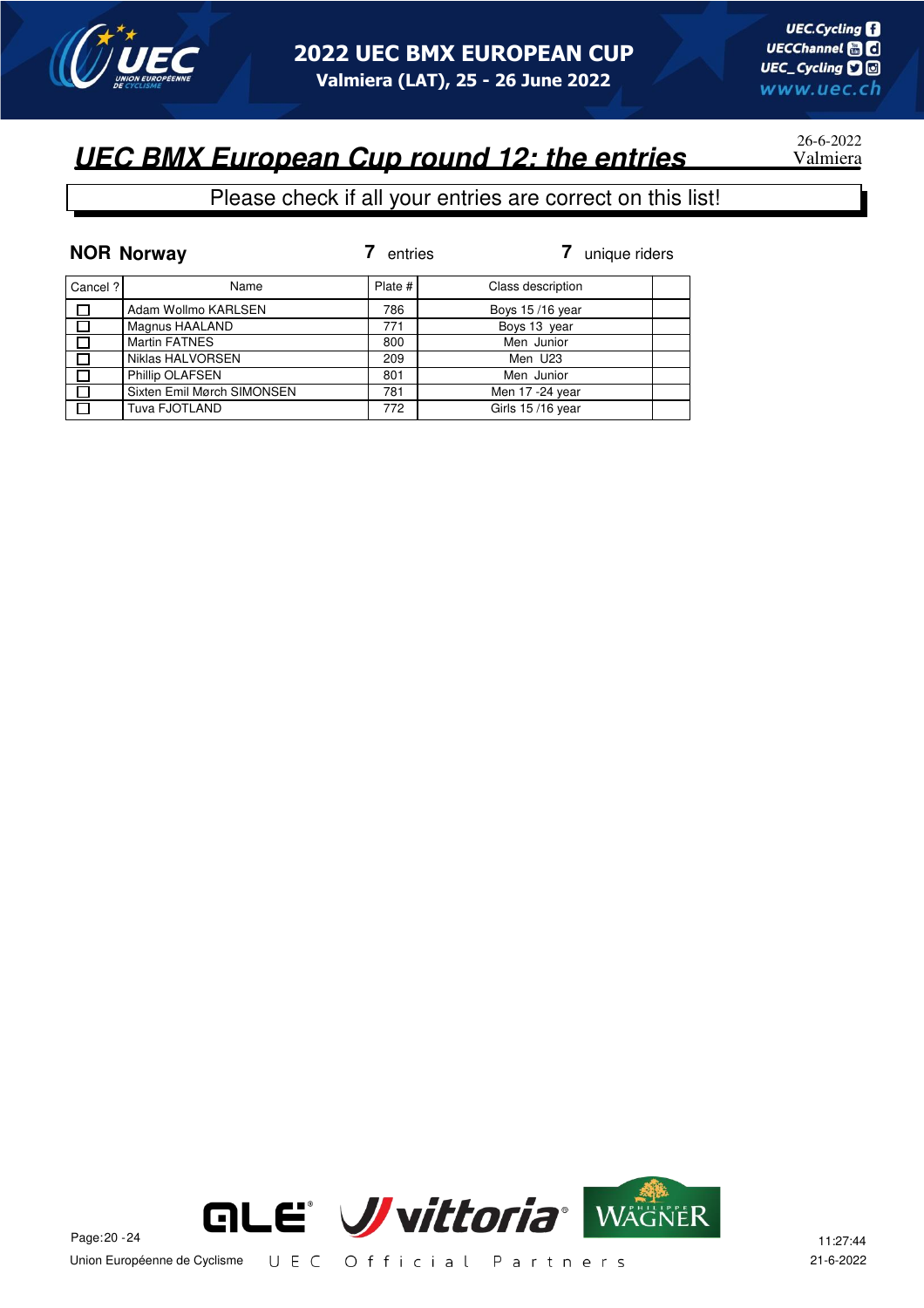

26-6-2022

| <b>POR Portugal</b> |                 | entries | unique riders     |  |
|---------------------|-----------------|---------|-------------------|--|
| Cancel ?            | Name            | Plate # | Class description |  |
|                     | Renato DA SILVA | 818     | Men Junior        |  |

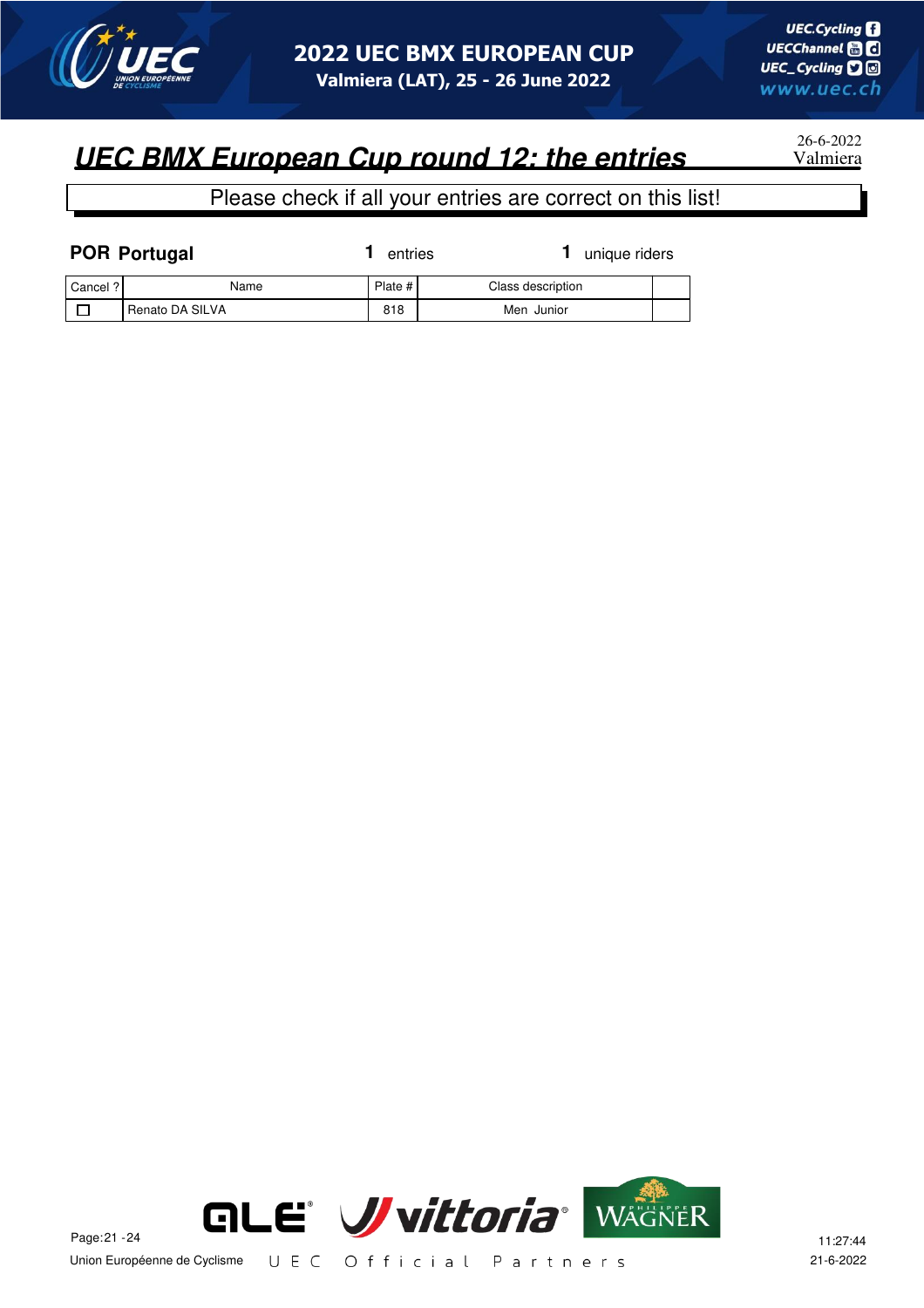

26-6-2022

#### Please check if all your entries are correct on this list!

| <b>SLO Slovenia</b> |  |
|---------------------|--|
|                     |  |

**2** entries

**2** unique riders

| Cancel ? | Name      | Plate # | Class description |  |
|----------|-----------|---------|-------------------|--|
|          | Gai GORZA | 981     | Men 17 -24 vear   |  |
|          | Nik PREK  | 981     | Boys 13 year      |  |

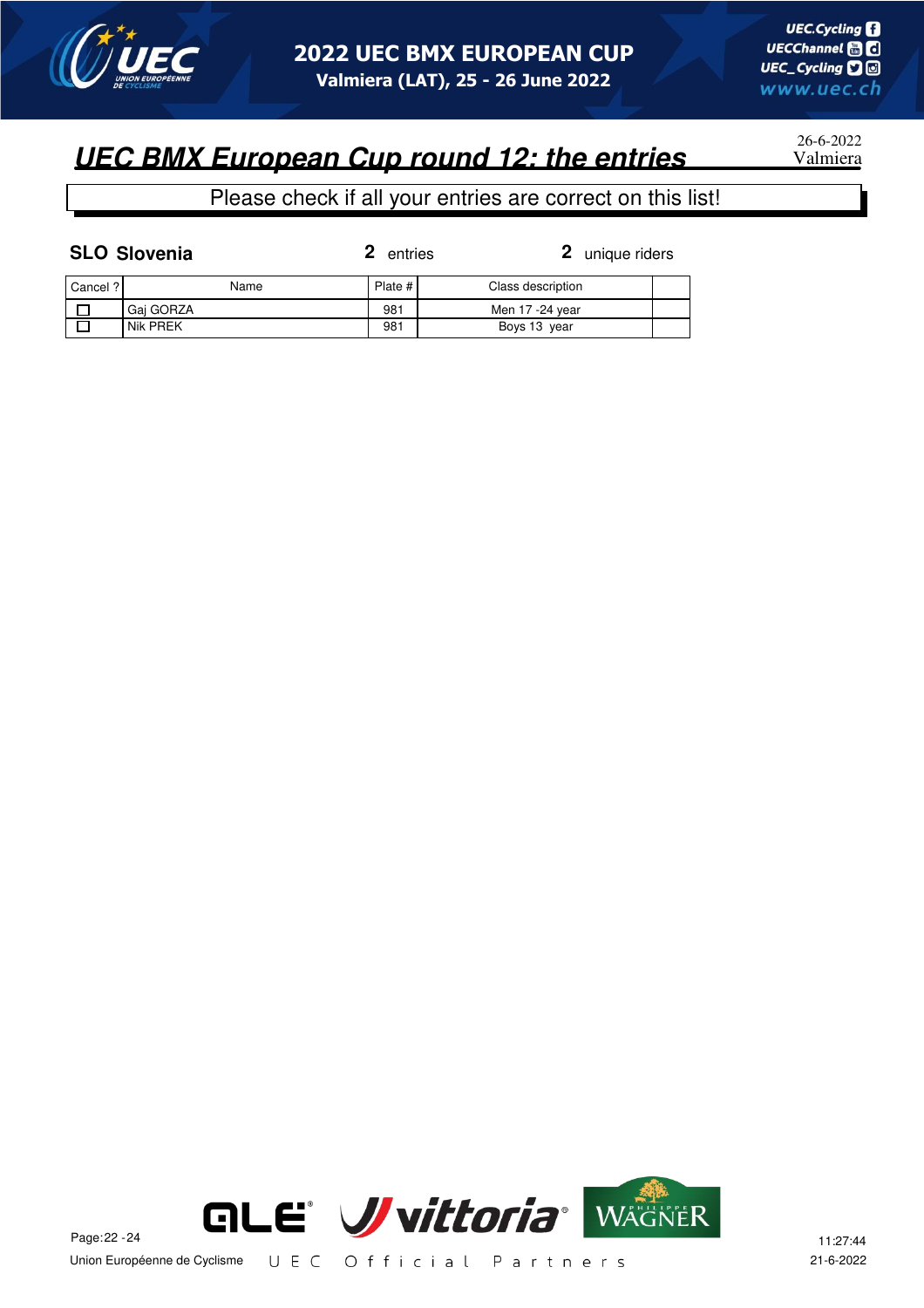

26-6-2022

| <b>SUI Switzerland</b> |                 | entries | unique riders     |  |
|------------------------|-----------------|---------|-------------------|--|
| Cancel ?               | Name            | Plate # | Class description |  |
|                        | Kip STAUFFACHER | 809     | Men Junior        |  |